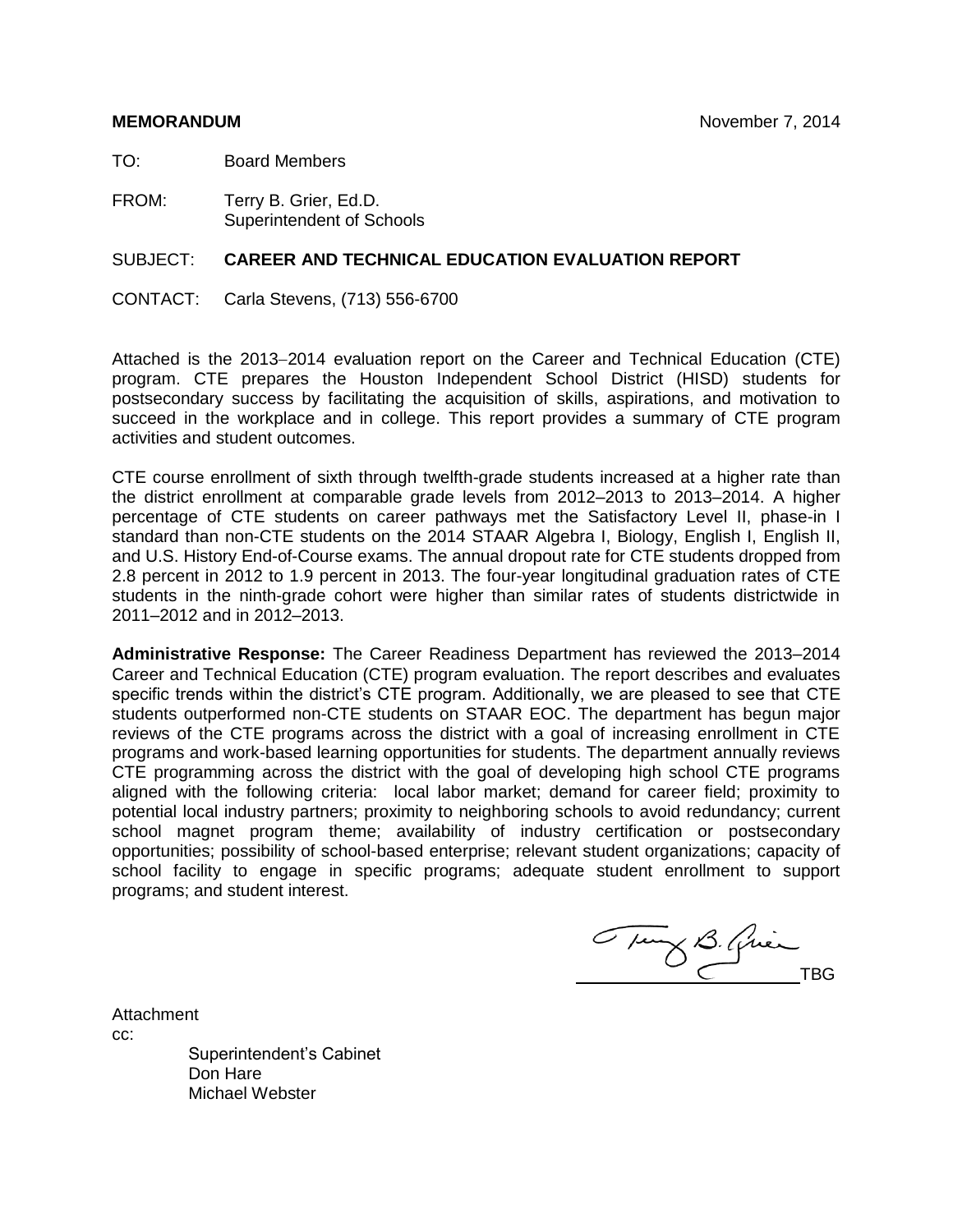# **Houston Independent School District**

**RESEARCH** Educational Program Report

**Career and Technical Education, 2013 – 2014** 

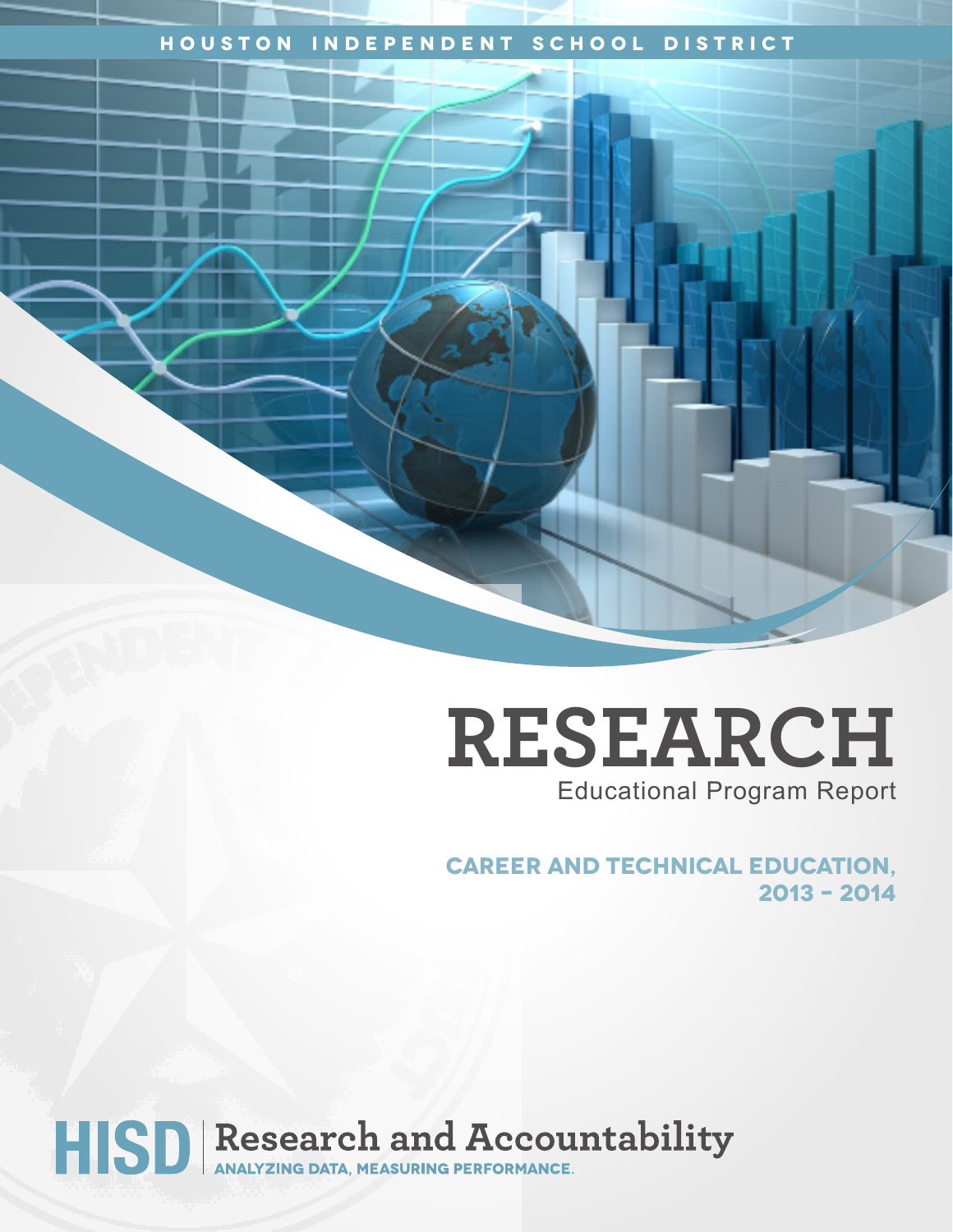

# **2014 Board of Education**

**Juliet Stipeche President** 

**Rhonda Skillern-Jones** First Vice President

**Manuel Rodriguez, Jr.** Second Vice President

**Anna Eastman Secretary** 

**Wanda Adams** Assistant Secretary

**Michael L. Lunceford Paula Harris Greg Meyers Harvin C. Moore**

**Terry B. Grier, Ed.D.** Superintendent of Schools

**Carla Stevens** Assistant Superintendent Department of Research and Accountability

**Venita Holmes, Dr.P.H.** Research Manager

**Houston Independent School District** Hattie Mae White Educational Support Center 4400 West 18th StreetHouston, Texas 77092-8501

#### **www.HoustonISD.org**

It is the policy of the Houston Independent School District not to discriminate on the basis of age, color, handicap or disability, ancestry, national origin, marital status, race, religion, sex, veteran status, political affiliation, sexual orientation, gender identity and/or gender expression in its educational or employment programs and activities.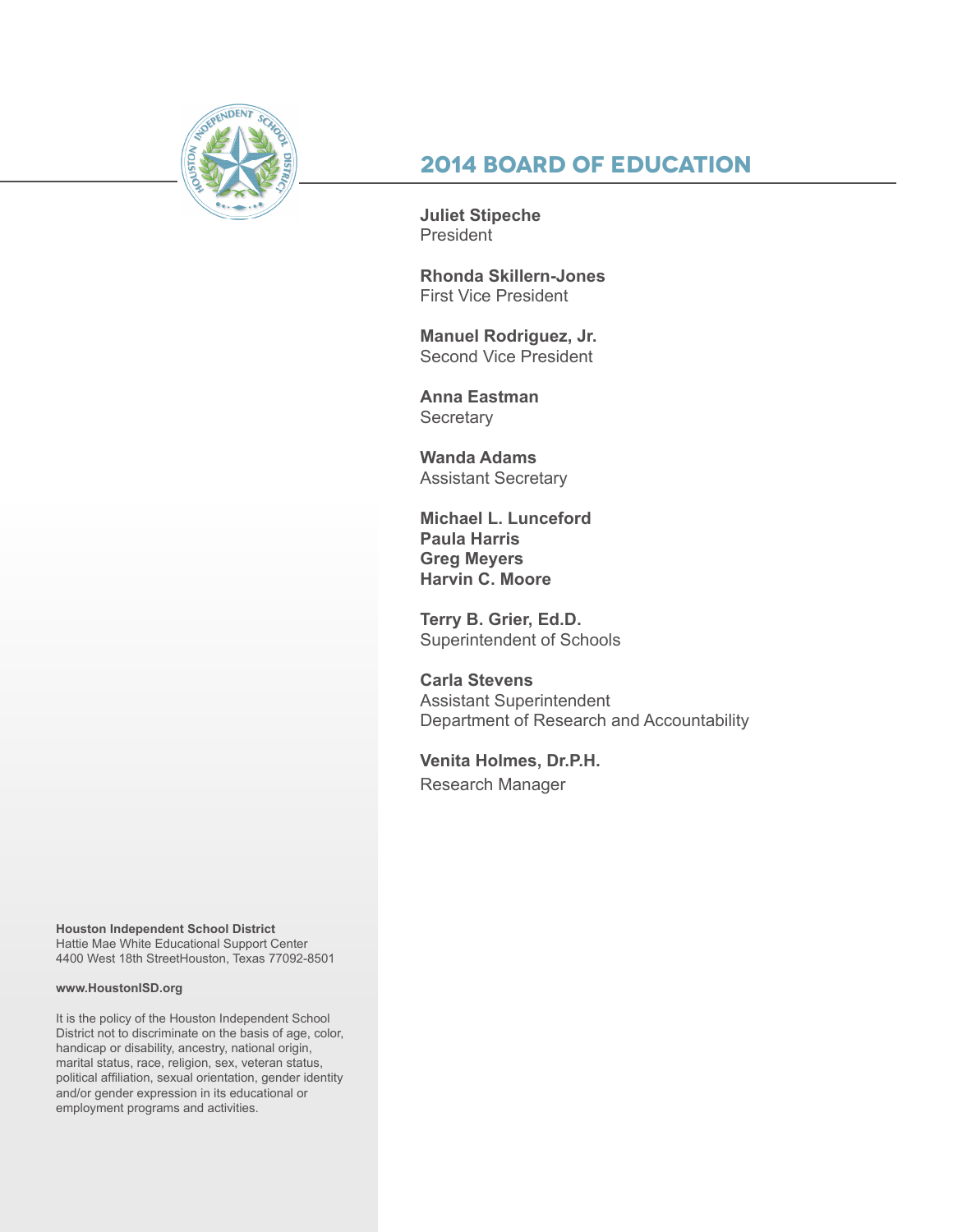# **CAREER AND TECHNICAL EDUCATION PROGRAM SUMMARY AND STUDENT PERFORMANCE OUTCOMES, 2013–2014**

# **Executive Summary**

The Career and Technical Education program (CTE) in the Houston Independent School District (HISD) prepares students for postsecondary success by facilitating the acquisition of skills, aspirations, and motivation to succeed in the workplace and in college. Postsecondary opportunities allow CTE students to earn college credit by taking Dual Credit and Advanced Technical Credit courses. Students participate in leadership organizations to strengthen their knowledge and skills taught in the classroom. CTE teachers deliver a state-approved curriculum supported by professional development. Business and community partners provide mentorships, guidance, real-world experiences, and financial support to help students become successful in school and in future careers. As part of the CTE program, the Linked Learning initiative ensures a comprehensive high-school program of rigorous academic and technical courses emphasizing industry-themed, real-world applications. Students complete at least three courses meeting industry standards for certification and work-based learning that offer mentoring, job shadowing, internships, entrepreneurships and personalized supports. Students receive the academic, socialemotional, college/career guidance, as well as transportation support needed to be successful in related areas. To that end, this evaluation will describe and analyze:

- CTE enrollment trends,
- CTE program initiatives,
- STAAR End-of-Course 2014 performance of CTE students compared to students who were not classified as CTE students; and
- Graduation and dropout trends.

For this report, CTE and non-CTE classifications were derived from the Public Enrollment Information Management System  $(PEIMS)^1$  $(PEIMS)^1$  for the respective years that data were presented. In PEIMS, CTE students are coded a "1", "2" or "3"; whereas, non-CTE students are coded "0". These classifications were used to document enrollment trends. Grade levels of CTE students ranged from sixth to twelfth grade. Academic achievement, graduation, and dropout trends were based on students coded CTE 2 (coherent sequence) and 3 (tech prep) to document the performance of students with a career pathway concentration.

#### **Highlights**

j

- There was an increase in CTE course enrollment of sixth through twelfth-grade students (codes 1, 2, and 3) during the 2013–2014 academic year compared to the 2012–2013 academic year (from 31,871 to 33,005 or 3.6 percent). Over the same time period, district enrollment of students at the same grade levels also increased, but at a slightly lower rate of 3.5 percent.
- There were higher percentages of Hispanic and African American students enrolled in CTE courses in grades sixth through twelfth-grade when compared to students districtwide in 2013– 2014. In addition, CTE students were more likely to be economically disadvantaged, at risk, and limited English proficient, and less likely to be identified as special education, White, and gifted/talented relative to these student groups districtwide in 2013–2014.

<span id="page-3-0"></span><sup>1</sup> PEIMS Data Standards, CTE indicator code criteria are in **Appendix A**, p. 13.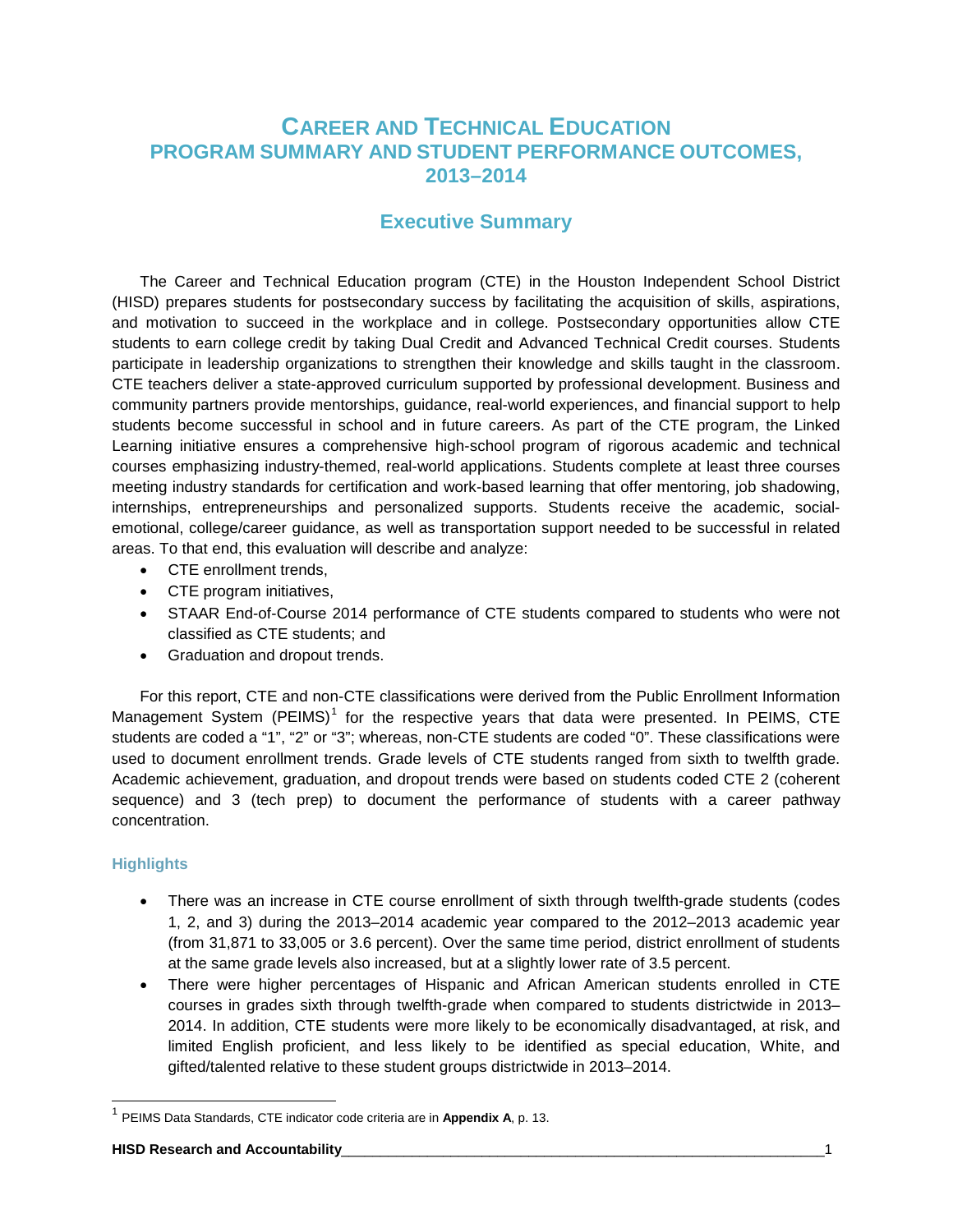- Enrollment trends from 2009–2010 to 2013–2014 show that the number of CTE on a career pathway increased by 36.0 percent (from 13,825 to 18,737 students).
- In 2013–2014, students earned 4,226 certifications/licensures, with the highest number earned in financial literacy. For the last two years, the CTE department has instituted a policy of "quality not quantity" of certifications/licensures attainment. As such, the district supports end-of-program certifications aligned with national or internationally recognized industry or business certification or licensure.
- Based on the STAAR EOC, Level II, phase-in I standard, the percentage of CTE students (codes 2 and 3 combined) outperformed non-CTE students on the 2014 Algebra I EOC by ten percentage points (75 percent vs. 65 percent). A higher percentage of CTE students compared to non-CTE students met Satisfactory on the 2014 Biology EOC (88 percent vs. 83 percent), the English I EOC (59 percent vs. 48 percent), and the English II EOC (62 vs. 52 percent). On the U.S. History EOC, the percentage of CTE students who met Satisfactory exceeded the percentage of non-CTE students who met the standard by six percentage points (93 vs. 87 percent).
- CTE students on career pathways classified as at risk and special education were more likely to attain lower Algebra I and Biology EOC scale scores in 2014 than their CTE peers without these classifications. In contrast, CTE gifted/talented students were more likely to attain higher scale scores than students not classified as gifted/talented on these assessments.
- There was a larger increase in the percentage of CTE students on career pathways who earned the Distinguished Achievement diploma from 2012 to 2013 (3.9 percent vs. 5.9 percent) when compared to students districtwide (6.1 percent vs. 6.7 percent).
- The annual dropout rate for CTE students in grades nine through twelve on career pathways reflected a higher rate of decrease than the district from 2012 to 2013. The annual dropout rates dropped from 2.8 to 1.9 percent for CTE students and from 4.8 to 4.0 percent for students districtwide.
- The four-year longitudinal graduation rates of CTE students from the ninth-grade cohort were higher than similar rates of students districtwide in 2011–2012 and in 2012–2013. For CTE students, the longitudinal graduate rates were 90.4 and 90.1 percent in the respective years, and for the district, the rates were 78.8 and 78.6 percent in the respective years.

### **Recommendations**

- 1. Continue to provide program offerings and initiatives across career concentrations so that CTE program students can select their career interests from a variety of career pathways and participate in multiple career development experiences. The diversity of course offerings available for students encourages career exploration and helps students to develop an awareness of their future career options.
- 2. The percentages of CTE students from the ninth-grade cohort who graduated from high school in four-years remained consistently higher than the four-year longitudinal graduation rates of districtwide students for the past two years. Similarly, annual dropout rates of CTE students were lower than those of HISD students. Considering the higher longitudinal graduation rates and lower annual dropout rates of CTE students, efforts should continue to be made to increase the enrollment of high school students in CTE courses that allow students to focus on career pathways. Early enrollment in the CTE program may help students develop a stronger connection to school and career-oriented activities such that graduation becomes a more realistic and attainable goal.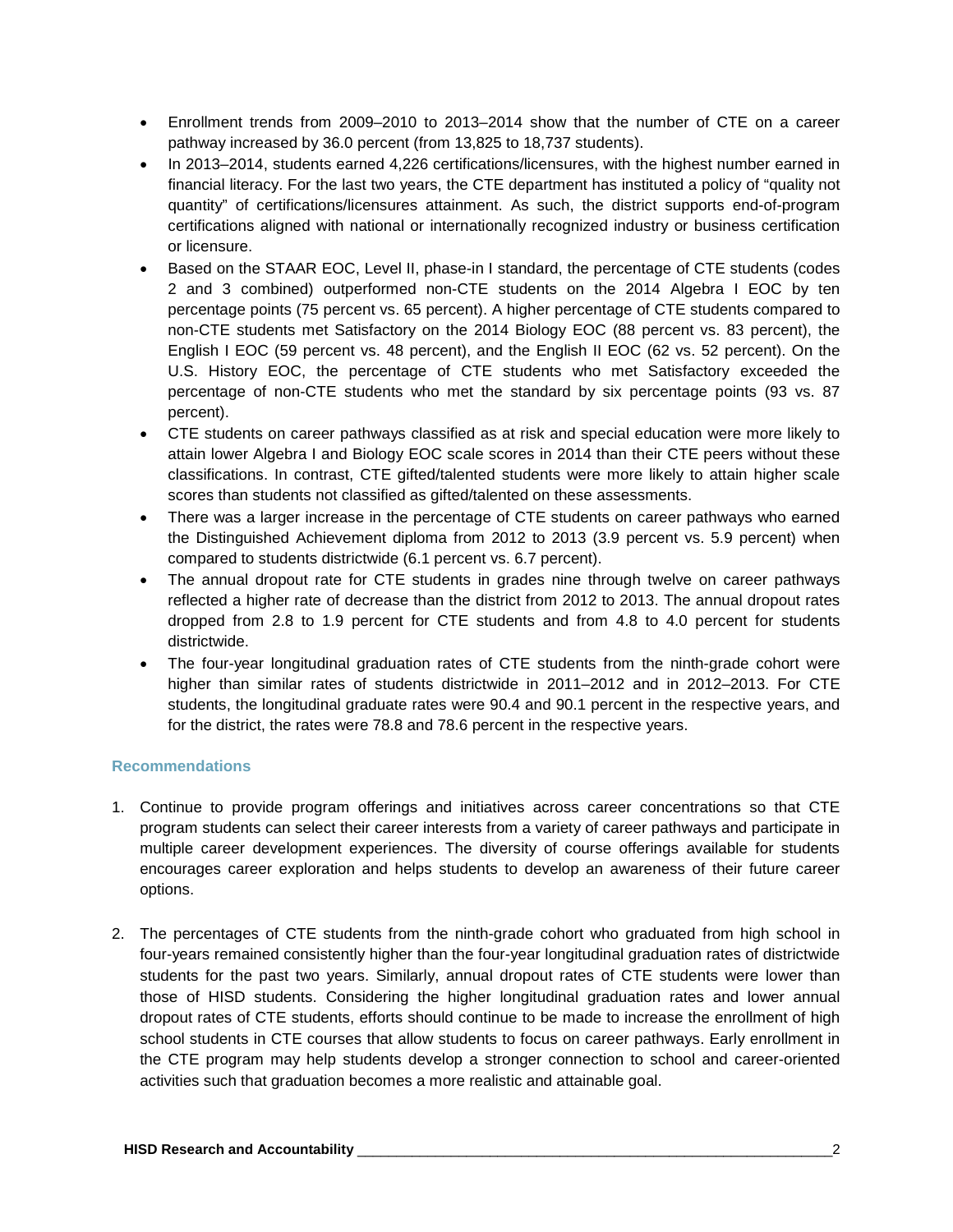#### **Administrative Response**

The Career Readiness Department has reviewed the 2013–2014 Career and Technical Education (CTE) Program Evaluation. The report describes and evaluates specific trends within the district's CTE program. Additionally, we are pleased to see that CTE students outperformed non-CTE students on STAAR EOC. The department has begun major reviews of the CTE programs across the district with a goal of increasing enrollment in CTE programs and work-based learning opportunities for students. The department annually reviews CTE programming across the district with the goal of developing high school CTE programs aligned with the following criteria: local labor market; demand for career field; proximity to potential local industry partners; proximity to neighboring schools to avoid redundancy; current school magnet program theme; availability of industry certification or postsecondary opportunities; possibility of school-based enterprise; relevant student organizations; capacity of school facility to engage in specific programs; adequate student enrollment to support programs; and student interest.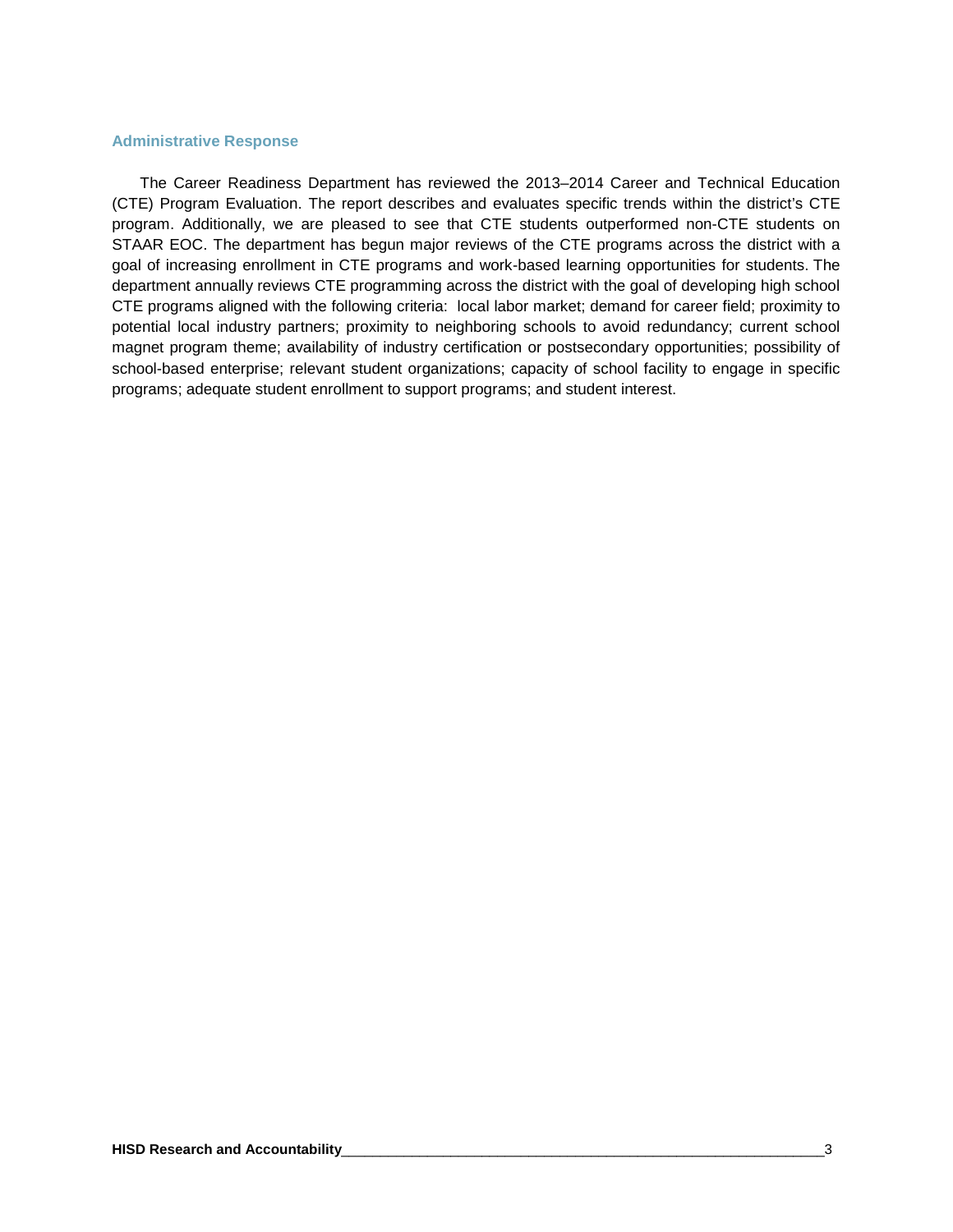# **Introduction**

The Career and Technical Education program (CTE) in the Houston Independent School District (HISD) has a mission to equip students with the marketable academic and technical skills needed to compete in the global workforce and/or to continue their education at the post-secondary level after graduation. The CTE department collaborates with principals, instructional leaders, and industry professionals to design, implement, and assess core and career program offerings. To ensure continuous student achievement, basic and advanced academics as well as technical skills are integrated into the curriculum to enhance the attainment of competent proficiencies and standards. The CTE program provides students with real work opportunities exposing them to the demands of the workforce. These opportunities are made available by collaborations between HISD, local businesses, and professional organizations.

The CTE program in HISD offers a variety of career education courses that prepare students for entry into institutions of higher learning or the workforce. These courses are taught by certified CTE instructors. Sixth-grade through twelfth-grade students can enroll in elective courses that match their career interests. Students who select CTE courses as general electives are coded as CTE 1 participants.

High school students can develop a career concentration and take multiple CTE courses that correspond with their interests. Students who select a coherent sequence of courses are coded as CTE 2 and 3. (See **Appendix A**, p. 15, for additional descriptions of CTE codes.) The development of a career pathway concentration that is planned from a strong coherent sequence of courses allows students the opportunity to identify career options that lead to transferable skills and knowledge. (See **Appendix B**, p. 16, for career concentrations and related courses.) The Texas Education Agency (TEA) has identified the following career concentrations:

- Agriculture, Food and Natural Resources;
- Architecture and Construction;
- Audio/Visual (A/V) Technology and Communications,
- Business, Management and Administration;
- Education and Training;
- Finance;
- Health Science;
- Hospitality and Tourism;
- Human Services;
- Information Technology;
- Law, Public Safety, Corrections, and Security;
- Manufacturing;
- Marketing, Sales, and Service;
- Science, Technology, Engineering, and Mathematics; and
- Transportation, Distribution and Logistics.

In an effort to address the developing needs of the future workforce, the Texas Education Agency (TEA) and the Texas Higher Education Coordinating Board (THECB) have revised a plan of action, the Texas State Plan for Career and Technical Education, 2008–2013. The CTE State Plan outlines a renewed vision for career and technical education programs where there is clear understanding that academic education and technical education are not in conflict with one another; instead, academic concepts are reinforced and utilized in technical education applications (CTE State Plan, 2007). HISD's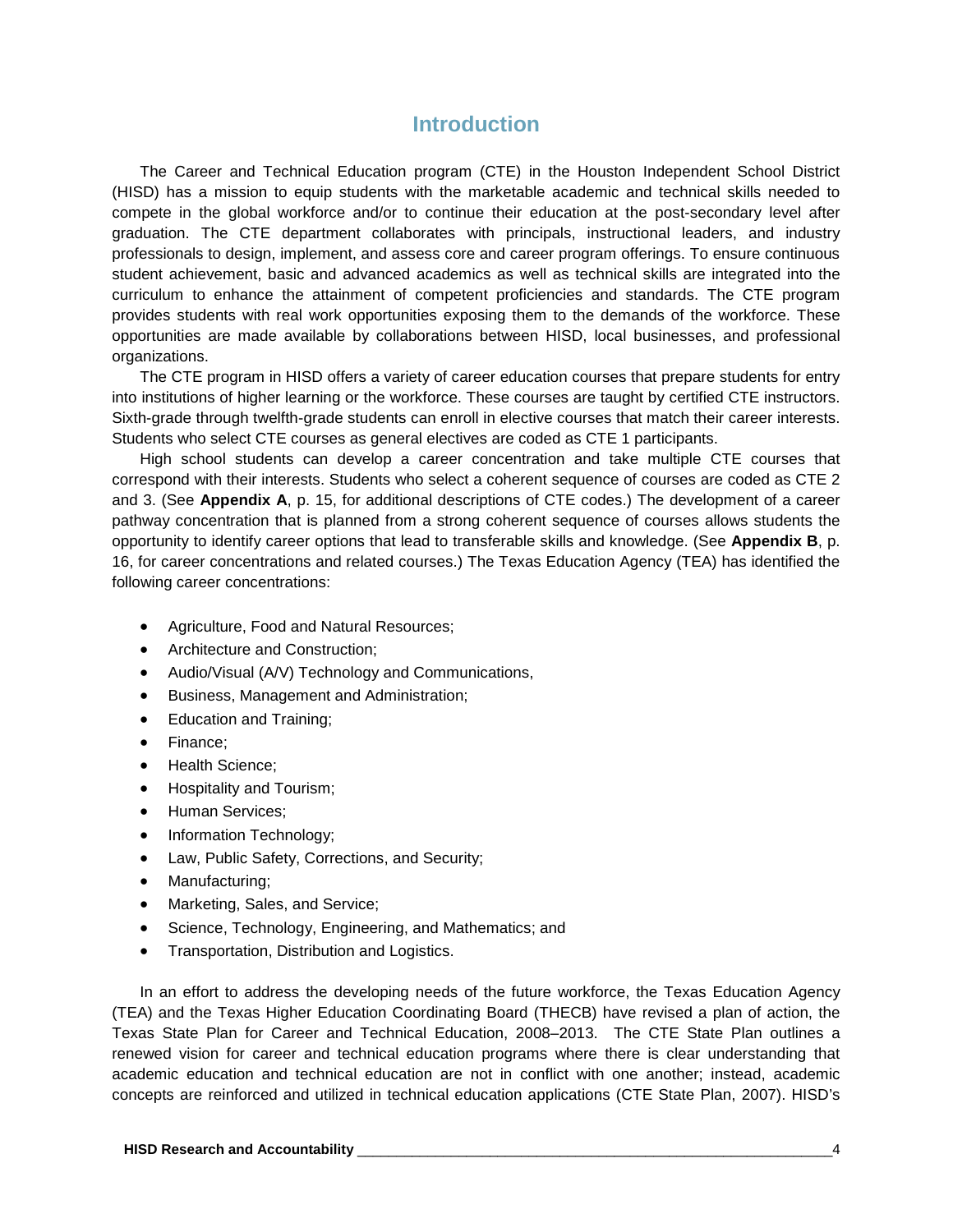CTE program's philosophy clearly emphasizes that a rigorous academic foundation contributes to success in school and in life; that all students should be provided equal access to opportunities that will help them succeed; and that career and technical education should complement and enhance academic preparation by enabling students to apply learned principles to a variety of family, community, and career situations.

The HISD CTE program has adopted the state plan to provide academic excellence as defined by the federal *No Child Left Behind* law. This includes the provision of quality career and guidance counseling; partnerships that benefit students and schools; rigorous academic and technical curricula supporting seamless career pathways; professional development for educators to enhance teaching and learning; ongoing data evaluation of student performance; and administrative leadership for program effectiveness and compliance.

# **Methods**

### **Data Collection**

- Descriptive data, including student demographics and longitudinal enrollment figures in the CTE program, were obtained from the Public Education Information Management System (PEIMS). Within the program, students were assigned a CTE code that indicated their level of enrollment in CTE courses. Students who took one or more CTE course as electives were coded "1"; students enrolled in CTE courses as part of a coherent sequential plan of study were assigned a code of "2"; and students enrolled in Advanced Technical Credit (ATC) courses received a code of "3" (See Appendix A). Enrollment numbers were collected based on total CTE participation as well as by code participation. Certification data were obtained from CTE personnel, while the Career and Technical Education website (HISD, 2014) provided details about the program and curriculum.
- The State of Texas Assessments of Academic Readiness (STAAR) is a state-mandated, criterion-referenced assessment used to measure student achievement. For this report, the STAAR results include End-of-Course (EOC) assessments in English language arts (English I and English II), mathematics (Algebra I), science (Biology), and US History. The performance standards set for the STAAR end-of-course assessments are as follows:
	- **Level I: Unsatisfactory Academic Performance**  students are inadequately prepared for the following course.
	- **Level II: Satisfactory Academic Performance**  students are sufficiently prepared for the next course.
	- **Level III: Advanced Academic Performance**  students are well prepared for the following course.
- CTE and HISD annual dropout and longitudinal graduation rates were obtained from the Texas Education Agency (2014) Accountability Completion, Graduation, and Dropout reports on September 22, 2014. The data are based on the federal definitions without exclusions.
- Descriptive statistics included frequencies and percentages of students who met Satisfactory Level II, phase-in I and Advanced standards on the spring 2013 and spring 2014 EOC exams for ninth through twelfth-graders. STAAR results for CTE 2 and 3 coded students were combined to create the CTE student group, and the results for CTE 0 and 1 coded students were combined to create the non-CTE student group. Independent t-test analysis compared the Algebra I and Biology I EOC scale score performance of CTE students with non-CTE students in grades nine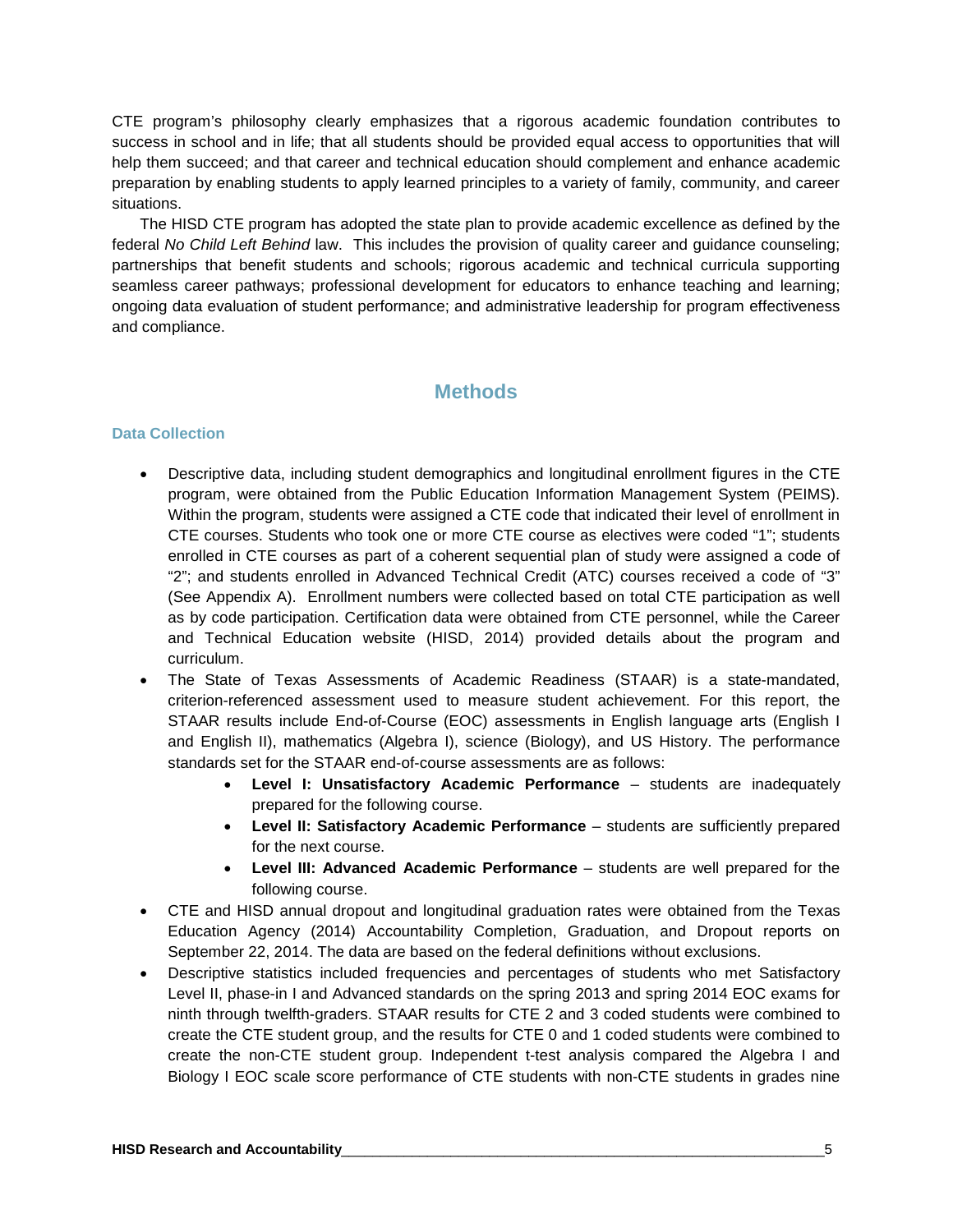through twelve. Regression analysis measured the strongest predictors of Algebra I and Biology I scale score performance for the CTE (code 2 and 3) ninth through twelfth-graders.

### **Results**

**What were the demographic characteristics of students enrolled in the CTE program over the past five years, 2009–2014?**

**Figure 1** presents five-year CTE enrollment data by CTE program codes from 2009–2010 through 2013–2014. CTE student enrollment by program code is shown in **Table 1** for the current and the previous academic year (see **Appendix C**, p. 17). **Table 2** (**Appendix D**, p.18) displays enrollment trends for all CTE students by demographic characteristics.

• Figure 1 shows that the number of students enrolled in CTE 1 courses as elective-takers decreased from 19,809 in 2009–2010 to 14,268 in 2013–2014 (28.0 percent). However, the number of CTE 2 (coherent sequence) and 3 (tech prep) students on career pathways increased from 13,825 in 2009–2010 to 18,737 in 2013–2014 (36.0 percent). Consequently, overall CTE student enrollment decreased from 33,634 students to 33,005 students over the same time period (1.9 percent).



**Figure 1. Trends in CTE enrollment, 2009–2010 through 2013–2014**

- Two-year trends displayed in Table 2 (Appendix D, page 18) reveal that the percentage of economically-disadvantaged students within the district in grades six through twelve slightly increased from 74.6 percent in 2012–2013 to 75.9 percent in 2013–2014. The percentage of economically-disadvantaged students enrolled in CTE courses (codes 1, 2, and 3 combined) also increased during this two-year period (75.4 percent vs. 76.6 percent).
- In the current year (2013–2014), there were higher percentages of Hispanic and African American students enrolled in CTE courses compared to sixth through twelfth-grade students districtwide in 2013–2014 (Table 1, p. 17).
- CTE students were more likely to be economically disadvantaged, at risk, and limited English proficient, and less likely to be identified as special education, White, and gifted/talented compared to the HISD sixth through twelfth-grade student group (Table 1, p. 17).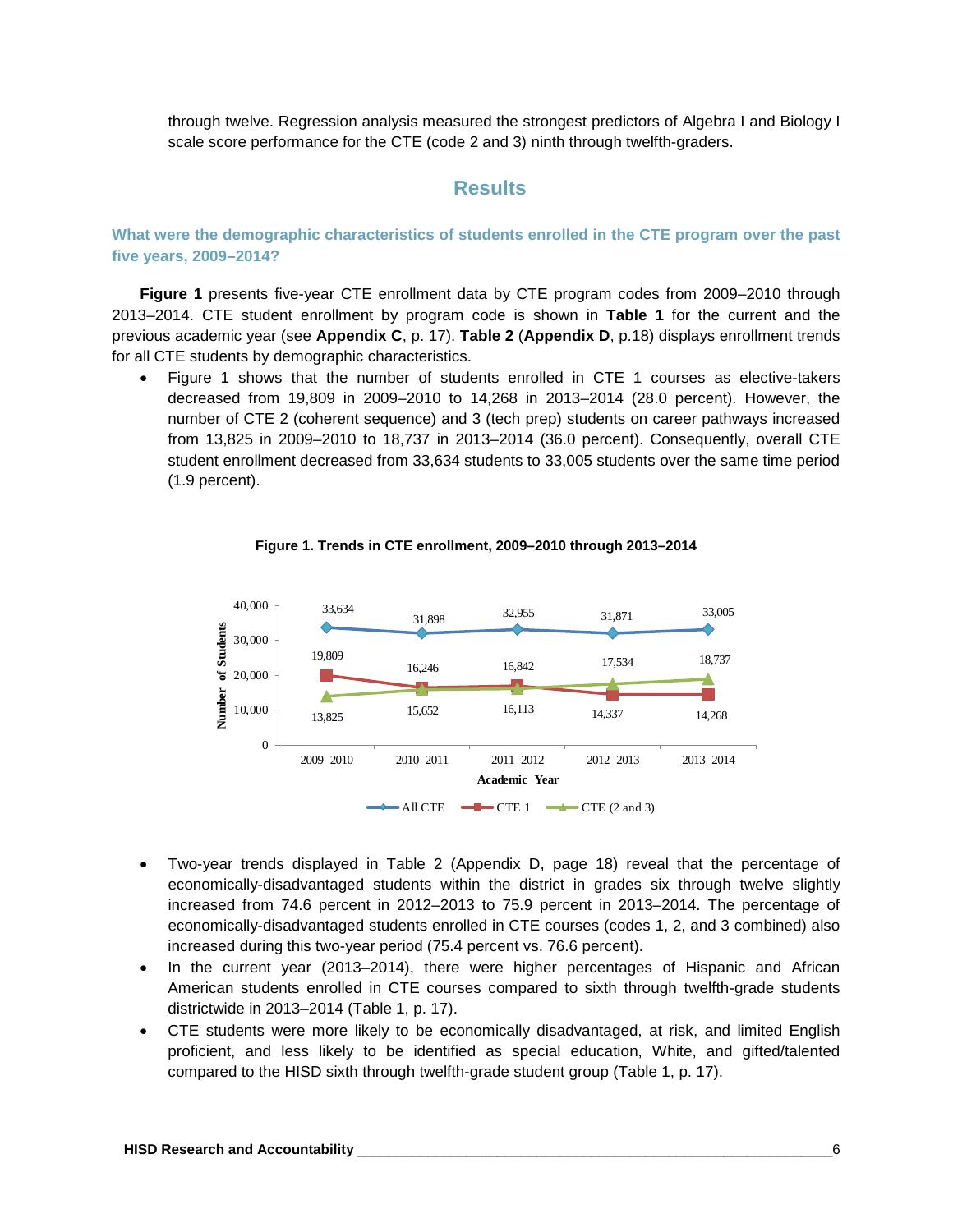### **What were key CTE program initiatives implemented in HISD during the 2013**−**2014 academic year?**

The HISD CTE program implemented several key initiatives that gave HISD students opportunities to explore career options, prepare for work and post-secondary education. The initiatives ensured that all CTE students developed career awareness within their selected course of study, as well as received exposure to professional experiences to develop mastery, confidence, and leadership skills.

In addition to key initiatives, the CTE department offers a variety of programs from which students can select a career pathway of study. Career pathways guide students in course selection, regardless of their abilities, talents, or desired levels of education. By taking CTE courses, students are given opportunities to participate in hands-on training within their career pathway of interest. Some of the 2013– 2014 CTE program initiatives include the following (listed alphabetically):

#### *Business Partnerships*

Business partnerships provide students with enriching learning experiences such as one-on-one mentoring and real-world work opportunities. CTE students are allowed to participate in field trips, site visits, and internships at local business. These businesses recognize the need to expose local students to various aspects of the world of work and the importance of on-the-job training experiences. Some of HISD business partners include Baker Hughes, CVS/Pharmacy, Exxon, Houston Community College, and Kroger. Local industry and business affiliates such as Mustang CAT, Kroger, Baker Hughes, and International Trucks of Houston have partnered with district high schools to provide support such as paid and unpaid internships for students, classroom speakers, facility tours, teacher externships and financial and human capital assistance for the CTE When I Grow Up Career EXPO.

#### *Career Cowboy and Ready Wagon*

Career exploration presentations are presented to HISD elementary school students to increase their career awareness and peak their interest in various careers within the local labor market. The Career Cowboy provides students with interactive, music-filled demonstrations with information about different professions. Students also participate in activity stations and hands-on demonstrations that help them begin to develop links between skills, interests and career choices.

#### *Career and Technology Student Organizations (CTSO)*

CTE students are encouraged to join student organizations that are directly related to their selected career pathway. These organizations offer students opportunities to develop leadership and teamwork skills that help prepare them for the work force and/or for college training. HISD has developed several partnerships with local, regional, and national professional organizations so that the school-level student organizations can fully participate in activities and benefit from their professional memberships. Some of these organizations include the Business Professionals of America (BPA), Future Business Leaders of America (FBLA), Family, Career and Community Leaders of America (FCCLA), Health Occupations Students of America (HOSA), SkillsUSA, and the Technology Student Association (TSA).

#### *Career Preparation, Internships, and Job Shadowing*

Within CTE, students gain valuable insight and hands-on career experiences through internships and job shadowing. Students are placed in work-based settings in order to acquire knowledge and skills within real work environments. HISD has developed partnerships with various organizations and companies that provide students with on-the-job training experiences. For example, CTE students served as interns at Texas Children's Hospital and Methodist Hospital throughout the school year. Several students attending the High School for Law Enforcement and Criminal Justice participated in job shadowing experiences at the Houston Emergency Center.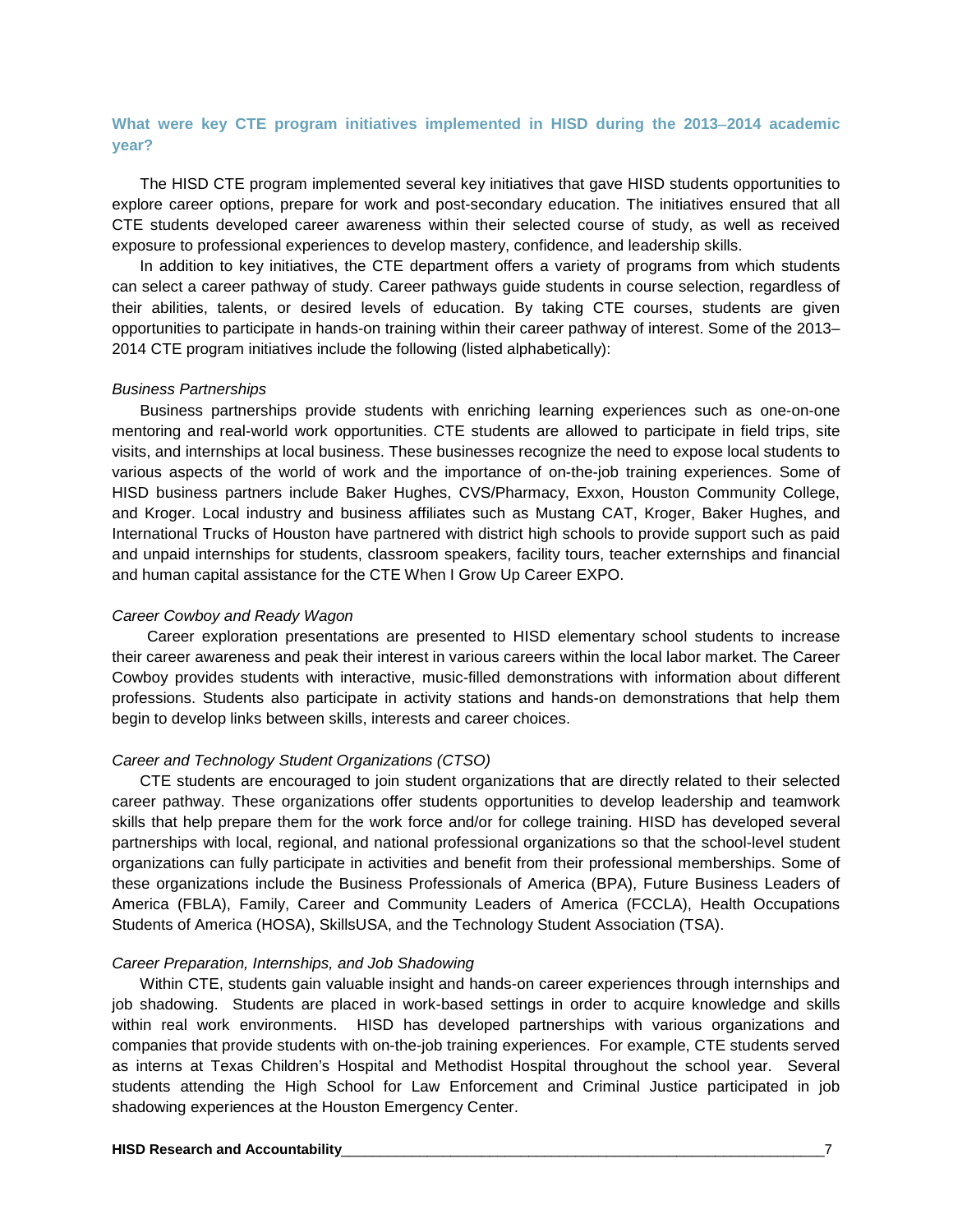#### *Certifications/Licensures*

Students within the CTE program have the opportunity to earn industry certifications and/or licenses within their chosen career pathways. Industry certifications serve as evidence of technical skill attainment. Earning industry certifications gives students a sense of accomplishment, a highly-valued professional credential, and helps them become more employable and eligible for higher starting salaries. There are over 90 professional certificates or licensures that are approved by TEA that CTE high school students can earn. These certifications/licensures are connected to multiple industry careers such as cosmetology, automotive technology, and several business-related fields. During the 2012–2013 academic year, the CTE department revised the certification process to be aligned to the labor demand in order to reduce costs and make certifications more meaningful. In 2013–2014, CTE students earned 4,226 certifications/licensures, with the highest number earned in financial literacy (**Appendix E**, **Table 3**, p. 19).

#### *College Credit for CTE Students*

There are two different kinds of courses that CTE students can take in order to earn college credit; dual credit courses and advanced technical credit courses. Students within these courses are taught and graded in the same manner as college students who take the courses. Credits from these courses count toward the Distinguished Achievement Program (DAP) graduation plan, when students earn a grade of "B" or better. All courses are open to eleventh and twelfth-grade students and are provided at no charge.

Dual credit courses are the only courses that allow students to earn both high school and college credit hours simultaneously. They are developed and taught by college-approved instructors. No prerequisite classes are required to enroll in these courses. Advanced technical credit (ATC) courses are developed at the state level and are taught by local high-school teachers who received specialized training. College credit for ATC courses are awarded once students enroll in a participating college or university. The ATC program provides an opportunity for students to receive credit at participating community colleges across Texas for taking certain enhanced technical courses during high school. ATC courses are only offered in technical or workforce areas. The teacher of the course must meet the ATC teacher requirements, go through ATC training, and teach the high school course so that it meets the content of the equivalent college course.

Dual Credit and Advanced Technical Credit opportunities are offered on many high school campuses as well as at the seven campuses that offer a Futures Academy. In collaboration with Houston Community College, students in a Futures Academy are able to earn an associate's degree or nationally recognized industry certifications in high-demand technical fields.

#### *When I Grow Up*

During the 2013–2014 school year, the CTE department held the first annual When I Grow Up Career Expo to allow area students to explore career options and develop an awareness of the opportunities available to them. The event included hands-on demonstrations, interactive presentations and competitions. This event was open to K-12 students, parents, and industry partners. The event was a way to highlight the accomplishments of CTE students as well as market the CTE program to HISD students, parents and community members. Over 120 businesses and 2000 families attended.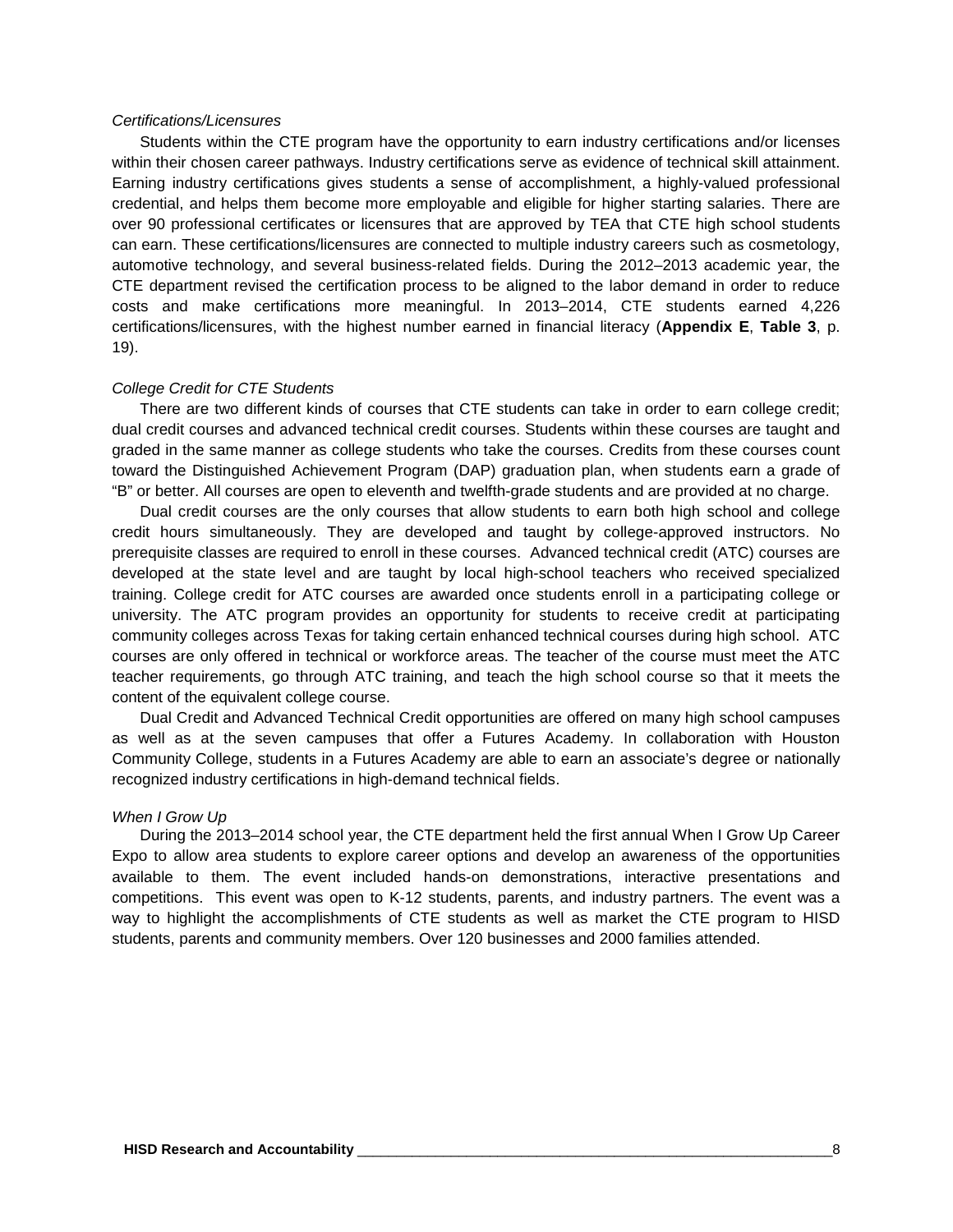**What were the academic performance results of students enrolled in the CTE program compared to HISD students districtwide over the past two school years, 2012–2013 and 2013–2014?**

#### **STAAR End-of-Course (EOC) Assessments**

The academic performance results of ninth through twelfth-grade CTE students (codes 2 and 3 combined) compared to non-CTE students (codes 0 and 1) were measured using the STAAR End-of-Course exams in Algebra I, Biology 1, English I, English II, and U.S. History. **Figure 3** shows the percent of students that met the Satisfactory standard on the 2014 STAAR EOC assessments by CTE status and subject. Results are presented for the phase-in 1 standard.





CTE (codes  $2 \& 3$ ) Non-CTE (codes  $0 \& 1$ )

- CTE students outperformed non-CTE students on the 2014 Algebra I EOC by ten percentage points (75 percent vs. 65 percent).
- The percentage of CTE students who met Satisfactory on the 2014 Biology EOC was five percentage points higher than the percentage of non-CTE students who met Satisfactory (88 percent vs. 83 percent).
- The percentage of CTE students who met Satisfactory on the 2014 English I EOC was eleven percentage points higher than the percentage of non-CTE students who met Satisfactory (59 percent vs. 48 percent). In addition, the percentage of CTE students who met Satisfactory on the 2014 English II EOC was ten percentage points higher than non-CTE students (62 vs. 52 percent).
- On the U.S. History EOC, the percentage of CTE students who met Satisfactory exceeded the percentage of non-CTE students who met the standard by six percentage points.
- Comparatively, **Tables 4a** and **4b** (**Appendix F**, p. 20) show the percent of CTE and non-CTE students who met the Satisfactory STAAR EOC standard by subject in 2013 and 2014. The percentages of CTE students compared to non-CTE students meeting the Satisfactory standard consistently were higher in Algebra I, Biology, as well as in all forms of English I, and English II in 2013 and 2014. **Figure 4** depicts a comparison of the 2013 and 2014 results on the Algebra I and Biology EOCs because these tests were administered in both years.
- Figure 4 shows that the percentage of CTE students meeting the Satisfactory standard increased from 2013 to 2014 in Algebra I (+2 percentage points), while the percentage of non-CTE students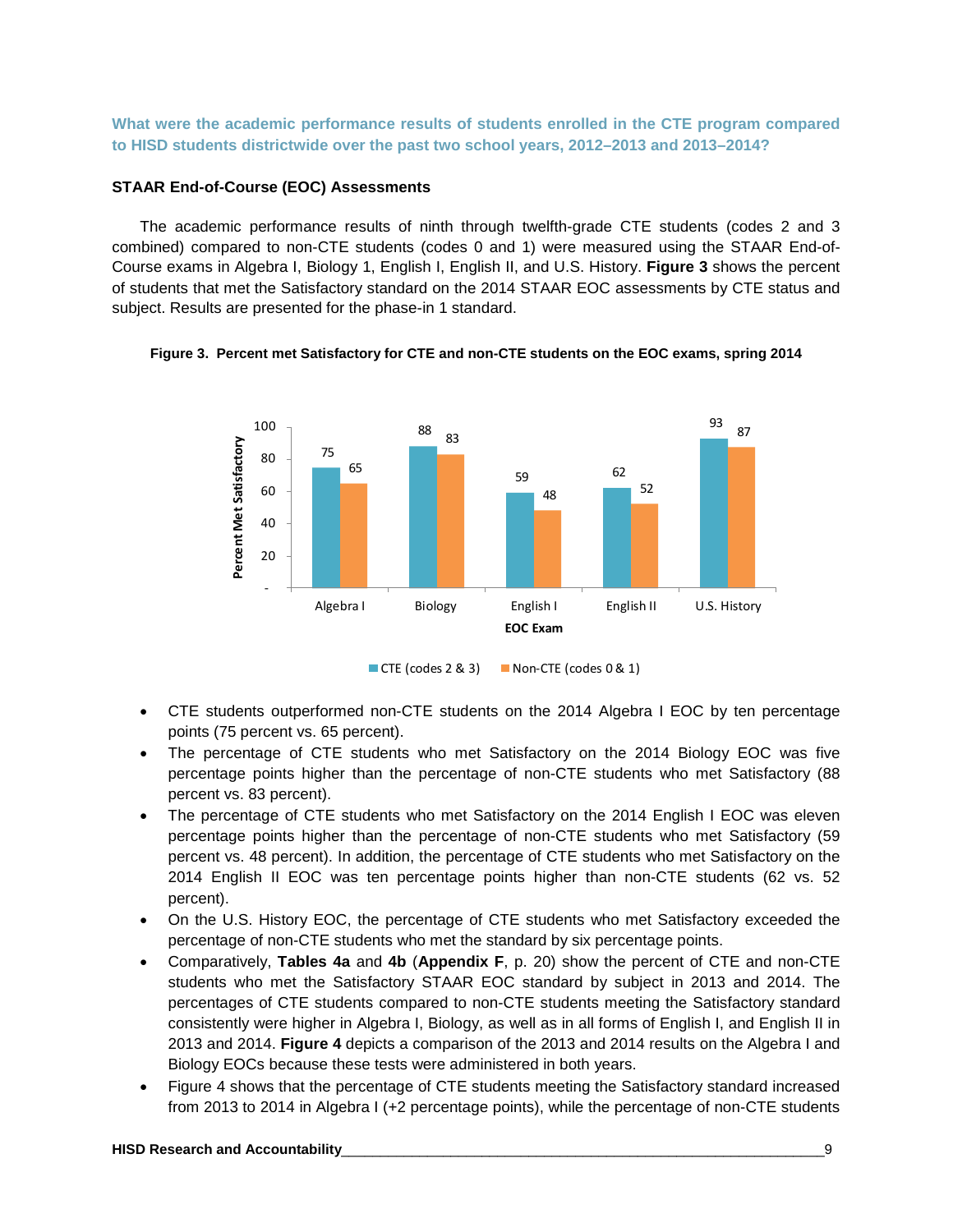meeting this standard on the exam decreased over the same time period (-2 percentage points). In addition, the percentage of CTE and non-CTE students meeting the Satisfactory standard in Biology increased by 2 percentage points.



**Figure 4. Percent met satisfactory for CTE and non-CTE students on the EOC exams, spring 2013 and 2014**

- When examining the performance of students meeting the Advanced standard on the EOC assessments in 2014, the percentages of CTE students who met the Advanced standard were higher than non-CTE students in Algebra I, Biology, and English I; lower in English II, and the same in U.S. History (Table 4a, page 20). The largest difference between the CTE and non-CTE students was in Biology I (11 percent vs. 9 percent). When considering EOC performance on comparable assessments in 2013, a higher percentage of CTE students compared to non-CTE students met the Advanced standard in Algebra I, Biology, English I – Reading, English I – Writing, and English II – Reading. English II – Writing was the only EOC presented where a higher percentage of non-CTE were assessed as Advanced (3 percent vs. 2 percent).
- **Table 5** (**Appendix G**, p. 21) presents the independent t-test analysis based on scale scores of CTE students and non-CTE students on the Algebra I EOC exam by grade level. There was a mean difference of 110.54 scale score points in favor of CTE students at the ninth grade, and a mean difference of 14.96 scale score points in favor of non-CTE students at tenth grade. Statistical significance was found at the ninth grade ( $p < .0005$ ). In addition, eleventh-grade non-CTE students outperformed CTE students) on the Algebra I EOC (3415.79 vs. 3409.68 mean scale scores; however, the difference was not statistically significant.
- On the Biology I EOC exam (**Table 6**, p. 21), independent t-test analysis reflected a mean difference of 85.47 scale score points in favor of CTE students at the ninth grade, and a mean difference of 34.77 scale score points in favor of non-CTE students at the tenth grade. Statistical significance was evident at the ninth grade  $(p < .0005)$ . Eleventh-grade CTE students outperformed non-CTE students on the Biology I EOC exam (3557.74 vs. 3529.69 mean scale scores); however, the difference was not statistically significant.
- Logistic regression analysis was conducted using Algebra I and Biology I EOC Satisfactory results as the dependent variables, and students' G/T, at risk, economic, gender, and special education classifications as independent variables. At risk, G/T, and special education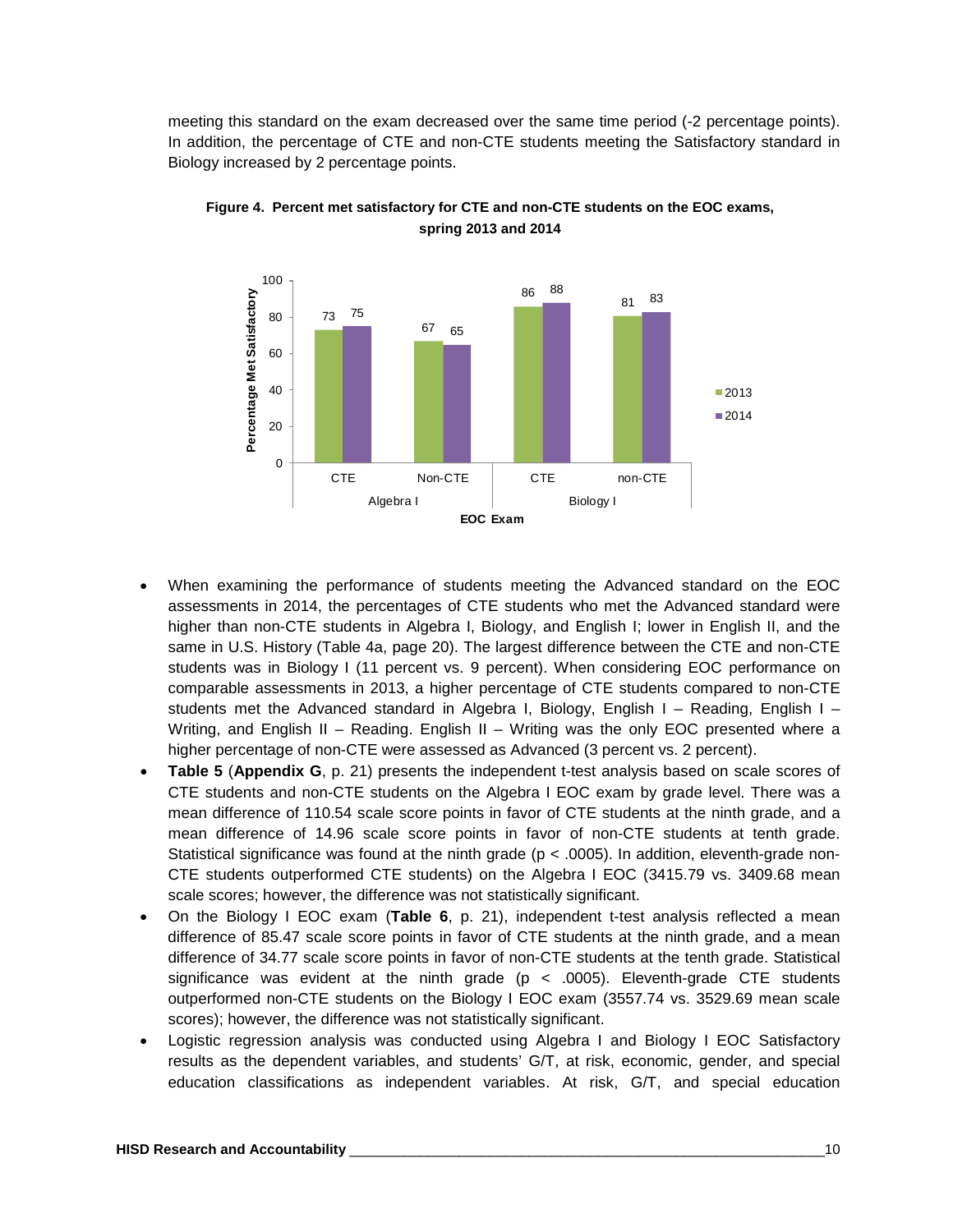classifications made the largest contributions to CTE students' Algebra I and Biology I EOC performance. Specifically, the model revealed that G/T students were more likely to meet Satisfactory on the Algebra I and the Biology I EOC exams than non-G/T students. CTE students classified as special education and at-risk were less likely to meet Satisfactory on both the EOC exams than their counterparts (**Table 7**, p. 21).

**What were the graduation and annual dropout rates for students enrolled in the CTE program compared to HISD students districtwide over the past two years, 2011–2012 to 2012–2013?**

#### **Graduation Rates**

The graduation counts for twelfth-grade students coded as CTE (codes 2 and 3 combined) from 2011–2012 to 2012–2013 are presented in **Figure 5**. Graduation rates for the 2013–2014 school year will be available in 2014–2015. Students who took CTE courses as general electives and who were coded as CTE 1 are not included.

• The total number of CTE graduates decreased over the two-year period, from 3,610 graduates in the spring of 2012 to 3,475 graduates in the spring of 2013 (3.7 percent). From spring 2012 to spring 2013, the number of HISD graduates also decreased from 9,684 to 9,487, which was a 2.0 percent decrease.



### **Figure 5. Number of CTE and HISD Graduates, Spring 2012 and Spring 2013**

Twelfth-grade students earn one of three diploma distinctions based on the level and quantity of credits acquired during high school. These three diploma types are Regular/Minimum, Recommended, and Distinguished Achievement.

• In the spring of 2012, the largest percentage of CTE graduates (79.1 percent) earned the Recommended diploma distinction. This percentage was higher than the district in spring 2012 (73.6 percent). This trend remained stable in spring 2013, in that 79.7 percent of CTE graduates earned a Recommended diploma distinction compared to a lower percentage of students districtwide (71.6 percent) (**Appendix H**, **Table 8**, p. 22).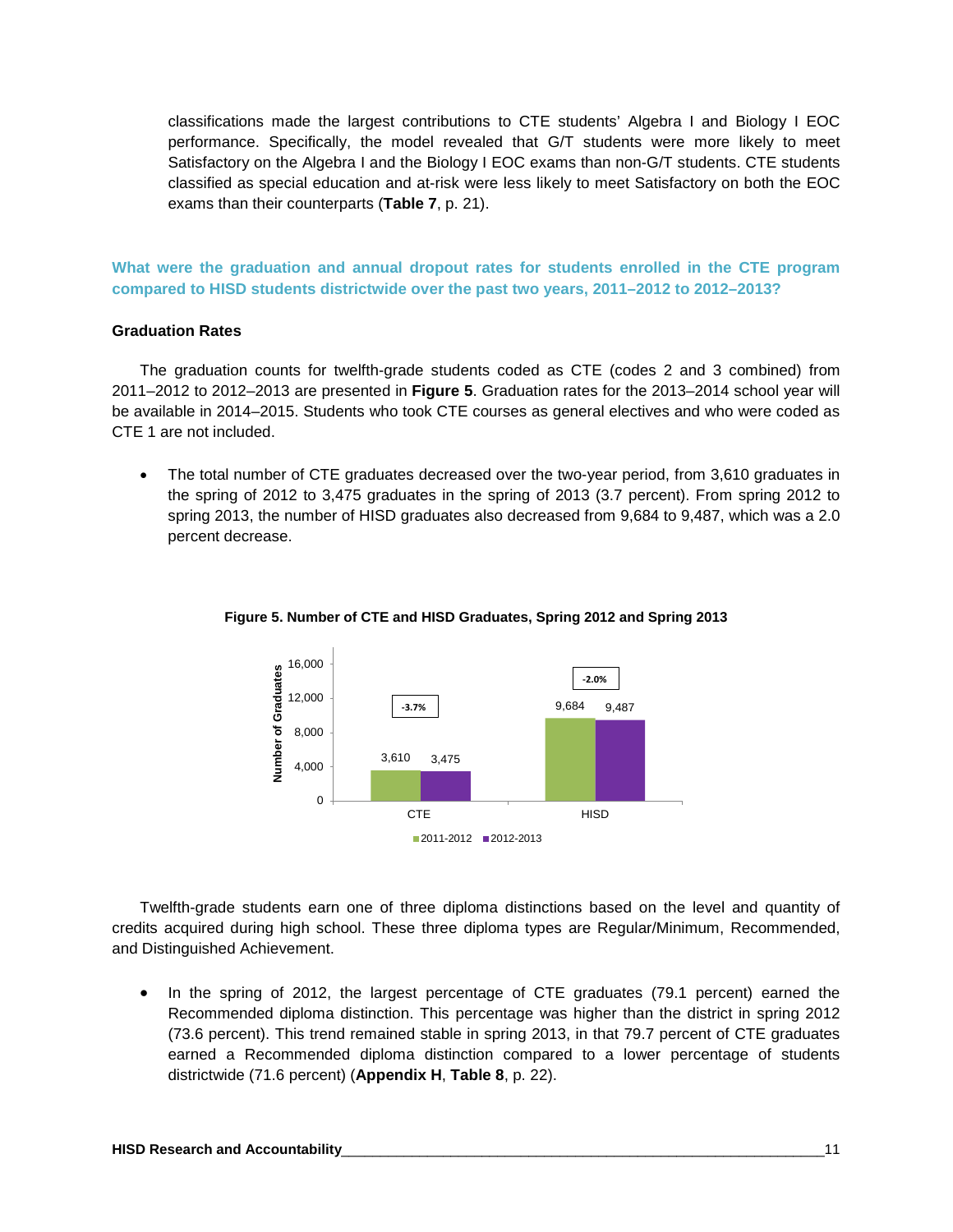There was a larger increase in the percentage of CTE students (3.9 percent vs. 5.9 percent) compared to students districtwide (6.1 percent vs. 6.7 percent) who earned the Distinguished Achievement diploma from 2012 to 2013.

### **Longitudinal Graduation Rates**

The longitudinal graduation rate represents the percentage of students from a class of first-time ninth graders who complete their high school education by their anticipated graduation date (Texas Education Agency, 2011). **Figure 6** displays the four-year longitudinal graduation rates for CTE (codes 2 and 3 combined) and HISD students for the 2012 and 2013 graduating classes.

• The percentages of CTE students from the ninth-grade cohort graduating from high school in a four-year period slightly decreased from 2012 to 2013 (90.4 percent for the class of 2012 vs. 90.1 percent for the class of 2013). Similarly, the percentage of HISD students from the ninth-grade cohort graduating from high school in a four-year period slightly decreased (78.8 percent for the class of 2012 vs. 78.6 percent for the class of 2013). For each year displayed, the percentage of CTE students graduating from high school in the four-year period was at least 11.5 percentage points higher than that of the district.



**Figure 6. CTE and HISD four-year longitudinal graduation rates based on ninth grade cohorts, 2011**−**2012 and 2012**−**2013 ϯ**

ϯ Source: TEA Completion, Graduation, and Dropout Report, 2014

### **Annual Dropout Rates**

 $\overline{a}$ 

**Figure 7** presents the annual dropout rates (grades 9 through 12) for CTE (codes 2 and 3 combined) and HISD students for the 2011−2012 and the 2012−2013 school years. The annual dropout rate (reported in percentages) is the number of students that dropped out of school in grades 9 through 12 in a particular school year divided by the number of students enrolled in that particular school year. Only students with PEIMS CTE status codes 2 (coherent sequence) or 3 (tech prep) are included in the calculation of this indicator $2$ .

• From 2011−2012 to 2012−2013, the annual dropout rates of CTE and HISD students decreased, however, the annual dropout rates for CTE students remained lower than the annual dropout rates for HISD students.

<span id="page-14-0"></span> $^{2}$  TEA Performance-Based Monitoring Analysis System Manual, 2014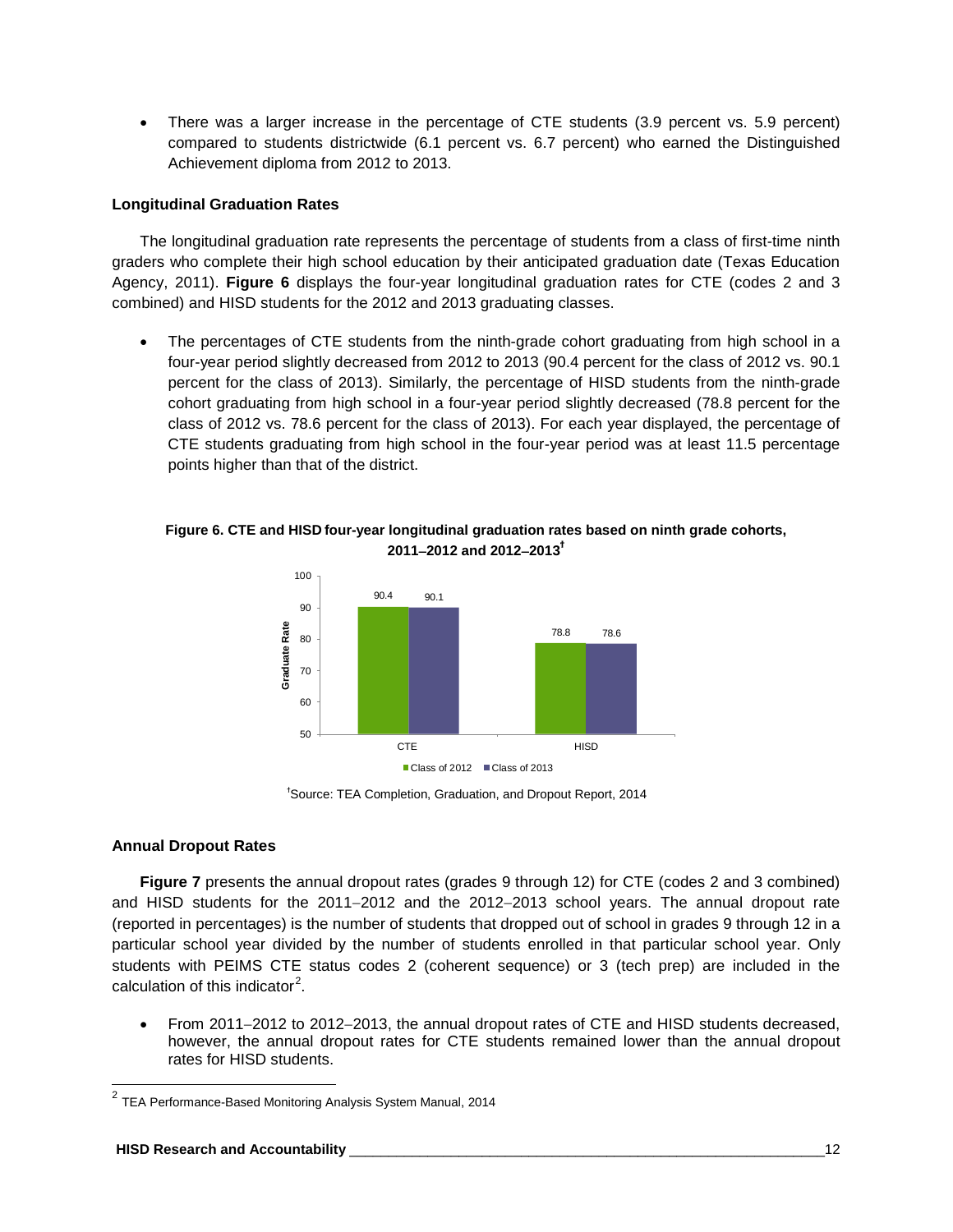- In 2011−2012, the annual dropout rate of the CTE students was 2.8 percent and decreased to 1.9 percent in 2012−2013. The annual dropout rates for HISD students was 4.8 percent in 2011−2012 and decreased to 4.0 percent in 2012−2013.
- There was a 0.9 percentage-point decrease in the annual dropout rate for CTE students compared to a 0.8 percentage-point decrease in the annual dropout rate for the district from the two year period.



**Figure 7. CTE (2 and 3 combined) and HISD Annual Dropout Rates, Grades 9 through 12, 2011–2012 and 2012–2013<sup>ϯ</sup>**

ϯ TEA Completion, Graduation, and Dropout Report, 2014

### **Discussion**

The HISD CTE program offers career concentration courses and career pathways in which students are equipped with the academic and technical skills required to successfully enter the workforce and postsecondary education after high-school graduation. Many CTE students earn certifications and/or licensures as evidence of skill mastery in selected career concentrations. Participation in CTE student organizations fosters the development of leadership skills, while exposure to mentors and business partners provides guidance and practical experiences.

On the STAAR EOC assessments, larger percentages of ninth through twelfth-grade CTE students enrolled in career pathway courses met the Satisfactory and Advanced passing standard in Biology I, English I, English II, and U.S. History in 2014 compared to students not enrolled in CTE courses. The higher performance by CTE students supports the belief that involvement in the CTE program can be academically beneficial for students (Castellano, Sundell, Overman, and Aliaga, 2012). Further exploration of the data revealed that gifted/talented CTE students were more likely to achieve the Satisfactory standard on the Algebra I and Biology I EOC exams; whereas, students classified as special education and at risk were less likely to meet the Satisfactory standard. The report also noted the total number of CTE graduates decreased at a higher rate than the district from 2011–2012 to 2012–2013 (3.7 percent vs. 2.0 percent). Nevertheless, 37.3 percent of all HISD graduates were CTE students in 2011– 2012; whereas, 36.6 percent of all HISD graduates were CTE students in 2012–2013. More importantly, there was a reduction in the gap between the percent of students who earned the Distinguished Achievement diploma over the two-year period, from 2.2 percentage points to .8 percentage points. Finally, the dropout rate for CTE students was lower in 2013 compared to 2014.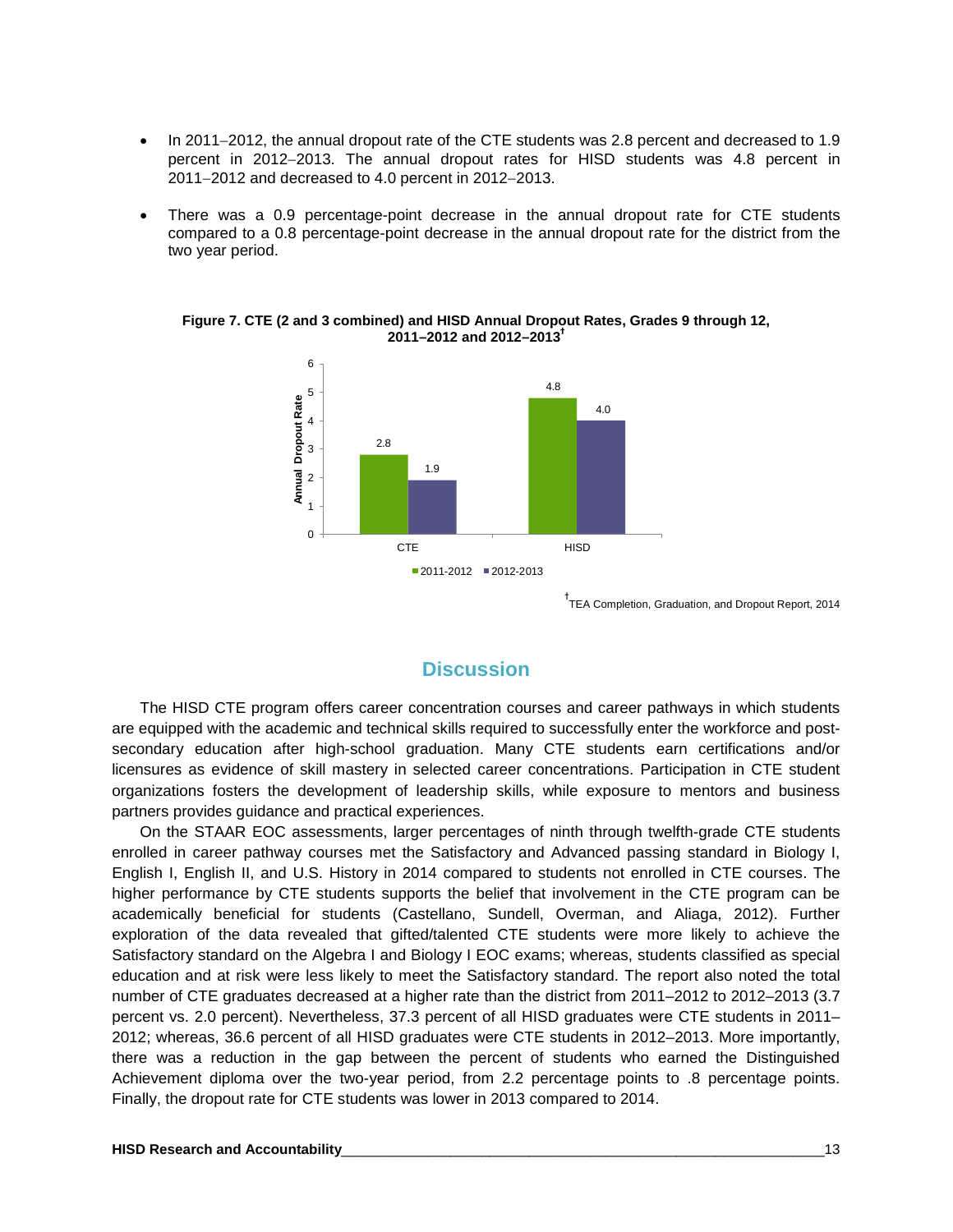The CTE program aligns with HISD's strategic direction, which focuses on the core initiative: Rigorous Instructional Standards and Supports. Currently, the CTE program offers academic and technical curricula, career counseling, business partnerships, as well as out-of-classroom learning experiences and support for students. The CTE program must continue to commit to a variety of programming and opportunities for students to develop their career interests, knowledge, and skills.

### **References**

- Castellano, M., Sundell, K., Overman, L. & Aliaga, O. (2012). Do career and technical education programs of study improve student achievement? Preliminary analyses from a rigorous longitudinal study. International Journal of Educational Reform, 21, 98-118.
- Houston Independent School District. (2014). Career and Technical Education Program. Retrieved from, [http://www.houstonisd.org/portal/site/CareerTech.](http://www.houstonisd.org/portal/site/CareerTech)
- Texas State Plan for Career and Technical Education, 2008–2013. (2007). Retrieved from, ritter.tea.state.tx.us/cte/Accountability/StatePlanFinal111607.pdf.
- Wheatley Earns National Certification in "Project Lead the Way" Program. (March 31, 2010). Retrieved from, archived news at [http://houstonisd.org.](http://houstonisd.org/)
- Texas Education Agency (2014) Accountability Research. Completion, Graduation, and Dropout reports. Retrieved from, http://www.tea.state.tx.us/acctres/dropcomp/years.html
- Texas Education Agency (2014). PEIMS Data Standards Career and Technical Education Indicator Codes Retrieved from,<http://ritter.tea.state.tx.us/peims/standards/weds/index.html>
- Texas Education Agency (2014). Performance-Based Monitoring Analysis System Manual, 2014. Retrieved from, [http://www.](http://www/)tea.state.tx.us/pbm/PBMASManuals.aspx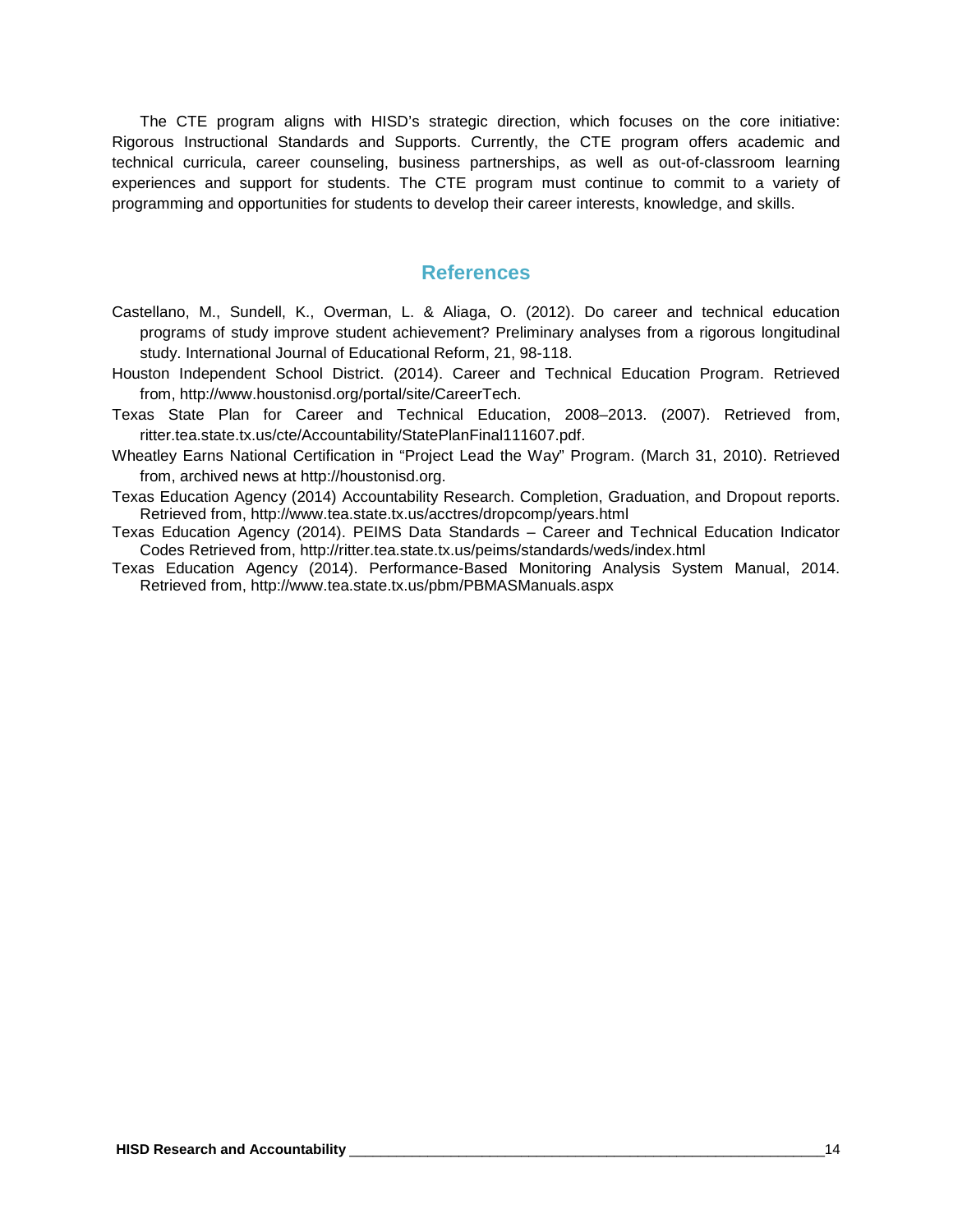# **Appendix A**

# **\*PEIMS Data Standards – Career and Technical Education Indicator Codes**

| Code           | <b>Translation</b>                                                                                                                                                                                                                                                                                                                                                                                                                                            |
|----------------|---------------------------------------------------------------------------------------------------------------------------------------------------------------------------------------------------------------------------------------------------------------------------------------------------------------------------------------------------------------------------------------------------------------------------------------------------------------|
|                |                                                                                                                                                                                                                                                                                                                                                                                                                                                               |
| 0              | Not Enrolled In A CTE Course                                                                                                                                                                                                                                                                                                                                                                                                                                  |
| 1              | <b>Enrolled In A CTE Course</b><br>A student in grades 6-8 who is taking a CTE course as of the fall snapshot date or completed a CTE course by the end of the school<br>year.                                                                                                                                                                                                                                                                                |
|                | A student in grades 9-12 who is taking a CTE course as of the fall snapshot date or completed a CTE course by the end of the school<br>year, and the student's 4-year plan of study does not outline a coherent sequence of courses in CTE                                                                                                                                                                                                                    |
|                | The following codes are for students who on the fall snapshot date: (a) have a 4-year plan to take a coherent sequence (2 or<br>more CTE courses for 3 or more credits) of courses in CTE, and (b) are enrolled in or have completed a semester of CTE<br>course(s), which are part of their CTE coherent sequence of courses. If a student's 4-year plan changes, then the student<br>could go from a code 2 or 3 to a 0 or 1 in a subsequent school year    |
| $\overline{2}$ | Participant In A Coherent Sequence Of Courses<br>A student in grades 9-12 who is enrolled in a sequential course of study, which develops occupational knowledge, skills, and<br>competencies relating to a CTE program of study. The student must have a 4-year plan of study to take 2 or more CTE courses for 3 or<br>more credits                                                                                                                         |
| 3              | Participant In Tech Prep Program<br>A student in grades 9-12 who follows a state approved Tech Prep high school plan of study leading to postsecondary education and<br>training. The student must have a 4-year secondary plan of study that includes a CTE coherent sequence of courses of 2 or more CTE<br>courses for 3 or more credits. The plan must provide at least one option for articulated and/or concurrent credit at the postsecondary<br>level |

\*Retrieved from the Texas Education Agency on 9/9/2014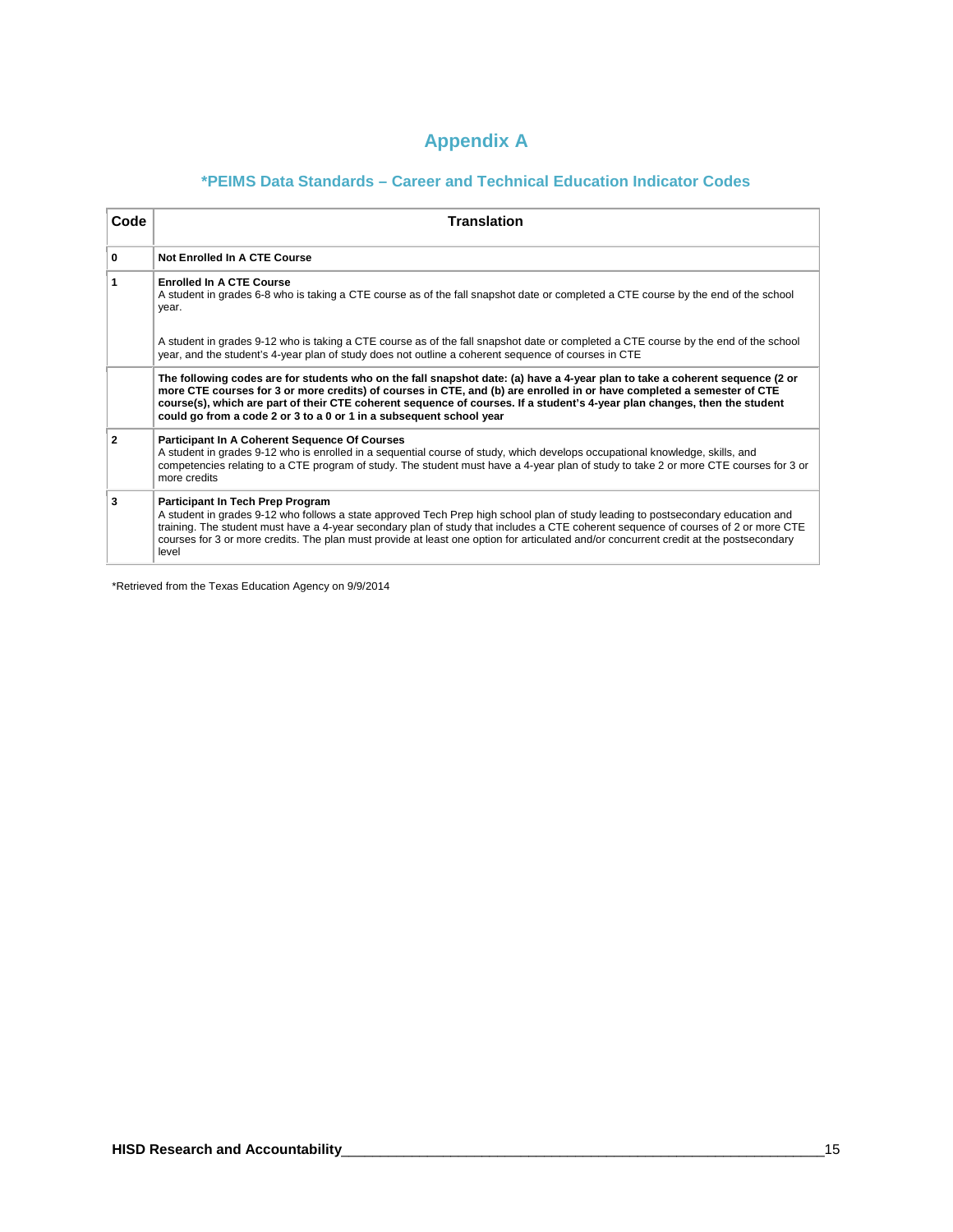| <b>APPENDIX B</b>                                            |  |  |  |  |  |  |
|--------------------------------------------------------------|--|--|--|--|--|--|
| <b>Career Concentrations and Related Courses*, 2013-2014</b> |  |  |  |  |  |  |

| <b>Career Concentration</b>                      | <b>Sample of Related Courses</b>                  |
|--------------------------------------------------|---------------------------------------------------|
| Agriculture, Food & Natural Resources            | <b>Animal Science</b>                             |
|                                                  | Horticulture Science and Landscape Design         |
| Architecture & Construction                      | <b>Construction Technology</b>                    |
|                                                  | Piping Trades/Plumbing                            |
|                                                  | Mill and Cabinetmaking                            |
| Audio/Visual Technology and Communications       | <b>Advertising Design</b>                         |
|                                                  | Arts AV Technology                                |
| Business, Management and Administration          | Human Resources                                   |
|                                                  | <b>Business Management</b>                        |
| <b>Education and Training</b>                    | <b>Child Development</b>                          |
|                                                  | Child Care and Guidance, Management, and Services |
| Finance                                          | Accountina                                        |
|                                                  | Banking and Financial Systems                     |
| <b>Health Science</b>                            | <b>Health Science Technology</b>                  |
|                                                  | Medical Terminology; Pharmacology                 |
| Hospitality and Tourism                          | <b>Culinary Arts</b>                              |
|                                                  | <b>Hospitality Services</b>                       |
|                                                  | Hotel Management                                  |
| <b>Human Services</b>                            | <b>Consumer and Family Economics</b>              |
|                                                  | Cosmetology                                       |
|                                                  | Personal and Family Development                   |
| Information Technology                           | <b>Business Computer Information Systems I</b>    |
|                                                  | <b>Computer Maintenance</b>                       |
|                                                  | <b>Computer Programming</b>                       |
| Law, Public Safety, Corrections and Security     | Courts and Criminal Procedure                     |
|                                                  | Fire Fighter                                      |
|                                                  | <b>Emergency Communications</b>                   |
| Manufacturing                                    | <b>Precision Manufacturing</b>                    |
|                                                  | Welding                                           |
| Marketing, Sales and Service                     | Retailing and E-tailing                           |
|                                                  | Entrepreneurship                                  |
|                                                  | <b>Marketing Dynamics</b>                         |
| Science, Technology, Engineering and Mathematics | Robotics and Automation                           |
|                                                  | <b>Electrical/Electronic Careers</b>              |
|                                                  | Engineering Design and Problem Solving            |
| Transportation, Distribution and Logistics       | Automotive Technician                             |
|                                                  | Global Supply and Distribution                    |

\*Complete listing of courses can be found at [http://www.houstonisd.org/portal/site/CareerTech.](http://www.houstonisd.org/portal/site/CareerTech)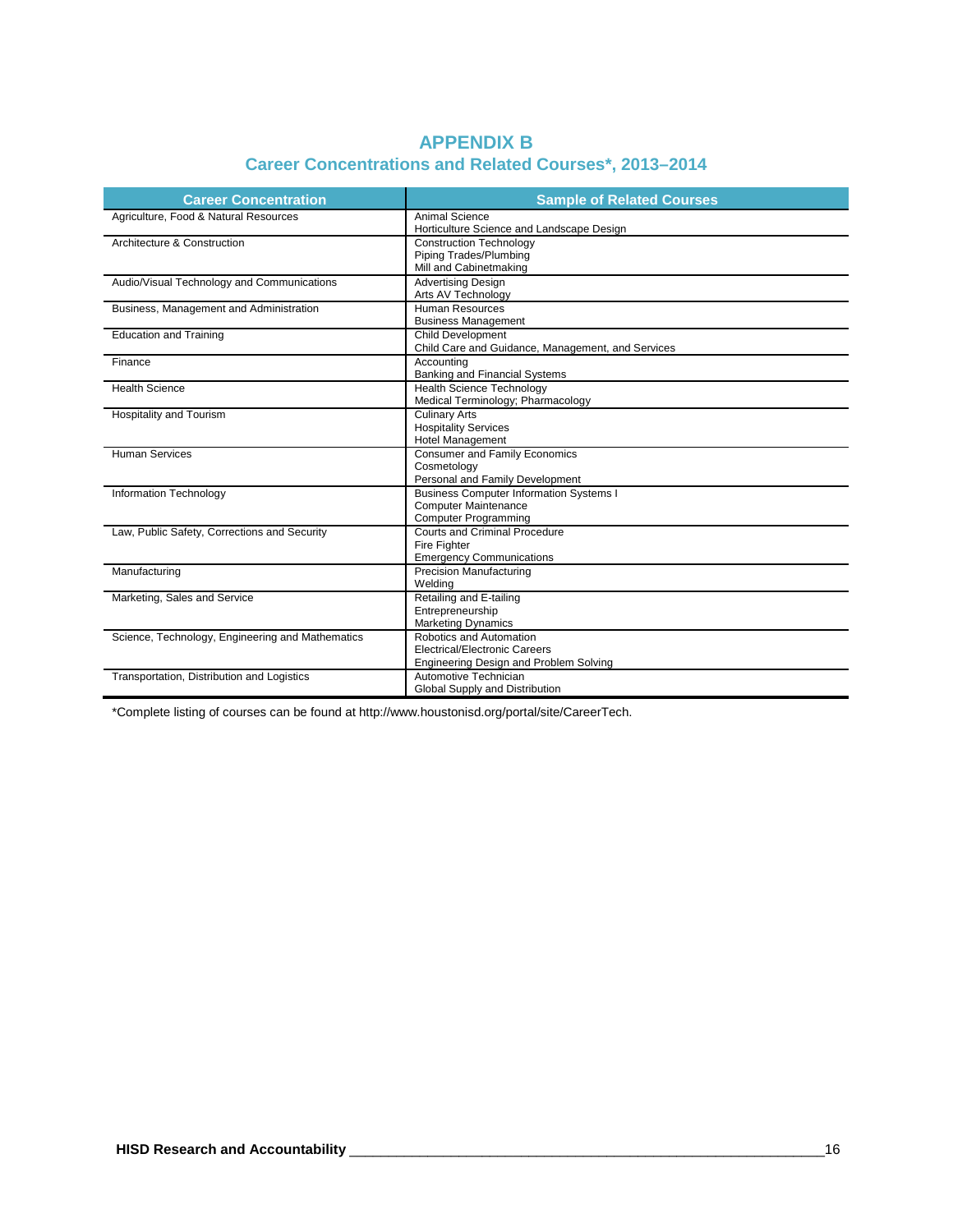# **APPENDIX C**

| Table 1. Student Enrollment by CTE Codes, 2012-2013 through 2013-2014 |                               |        |  |  |  |  |
|-----------------------------------------------------------------------|-------------------------------|--------|--|--|--|--|
|                                                                       | 2012-2013<br>2013-2014        |        |  |  |  |  |
| Total HISD Student Enrollment (6 <sup>th</sup> -12 <sup>th</sup> )    | 87,418                        | 90,630 |  |  |  |  |
|                                                                       | <b>CTE Student Enrollment</b> |        |  |  |  |  |
| Number of CTE Students Coded 1                                        | 14.337                        | 14,268 |  |  |  |  |
| Number of CTE Students Coded 2                                        | 14.858                        | 17,843 |  |  |  |  |
| <b>Number of CTE Students Coded 3</b>                                 | 2,676                         | 894    |  |  |  |  |
| Total Number of CTE Students                                          | 31,871                        | 33,005 |  |  |  |  |

Note: Data retrieved from TEA PEIMS, October 2013 and September 2014.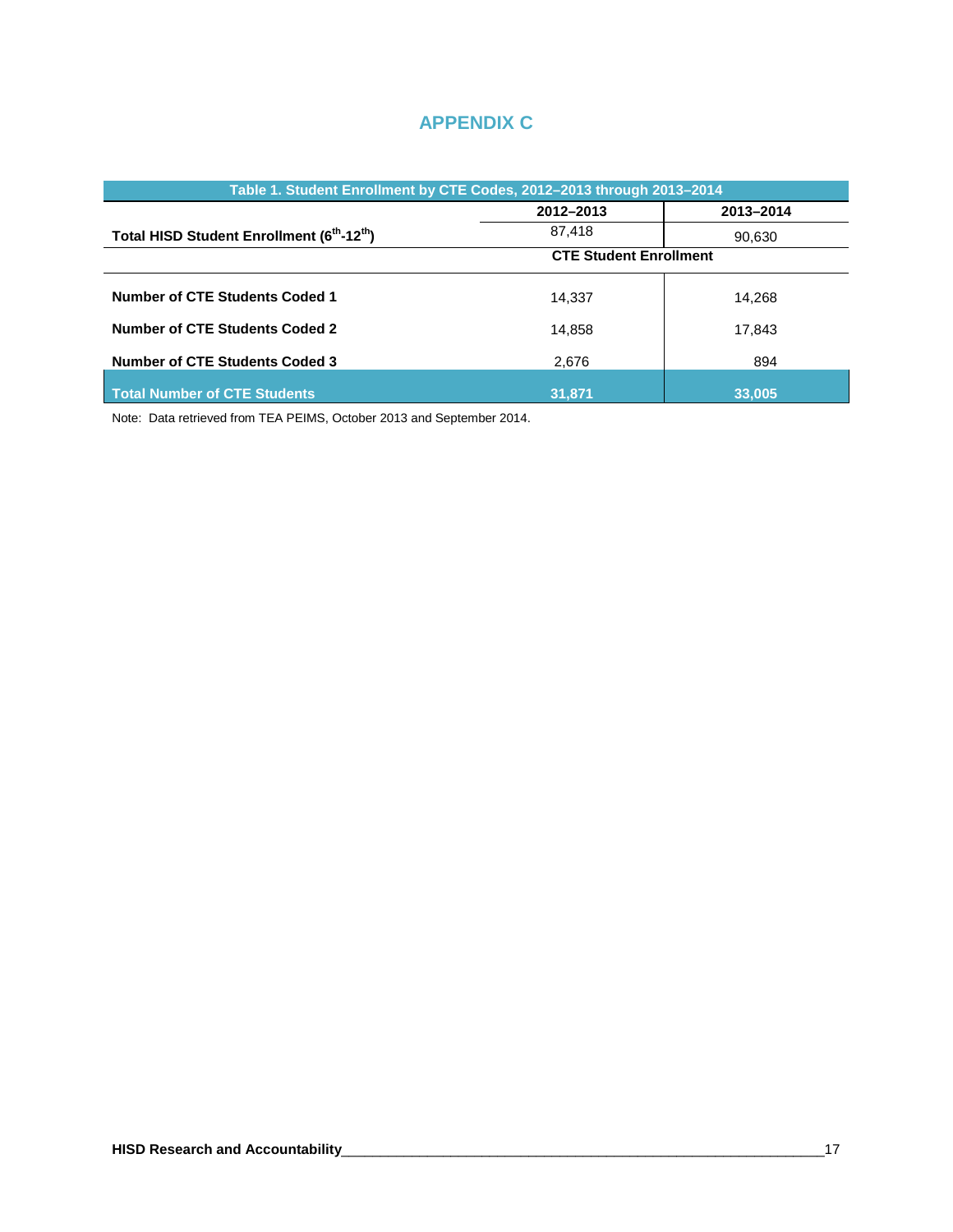# **APPENDIX D**

| Table 2. District and CTE (Codes 1, 2, and 3) Course Enrollment by Student Groups , |
|-------------------------------------------------------------------------------------|
| 2012–2013 and 2013–2014                                                             |

| Subgroup                                             | <b>Academic Year</b> |       |           |       |  |  |  |
|------------------------------------------------------|----------------------|-------|-----------|-------|--|--|--|
|                                                      | 2012-2013            |       | 2013-2014 |       |  |  |  |
|                                                      | N                    | $\%$  | N         | $\%$  |  |  |  |
| Total 6 <sup>th</sup> through 12 <sup>th</sup> Grade |                      |       |           |       |  |  |  |
| <b>Student Enrollment</b>                            | 87,418               | 100.0 | 90,630    | 100.0 |  |  |  |
| Gender                                               |                      |       |           |       |  |  |  |
| Female                                               | 42,871               | 49.0  | 44,403    | 49.0  |  |  |  |
| Male                                                 | 44,547               | 51.0  | 46,227    | 51.0  |  |  |  |
| Ethnicity                                            |                      |       |           |       |  |  |  |
| American Indian                                      | 211                  | < 1.0 | 212       | < 1.0 |  |  |  |
| Asian                                                | 3,074                | 3.5   | 3,369     | 3.7   |  |  |  |
| African-American                                     | 22,795               | 26.1  | 23,685    | 26.1  |  |  |  |
| Hispanic                                             | 52,476               | 60.0  | 54,209    | 59.8  |  |  |  |
| White                                                | 8,068                | 9.2   | 8,454     | 9.3   |  |  |  |
| Two or More                                          | 668                  | < 1.0 | 701       | < 1.0 |  |  |  |
| Economically Disadvantaged                           | 65,203               | 74.6  | 68,791    | 75.9  |  |  |  |
| At Risk                                              | 43,481               | 49.7  | 51,937    | 57.3  |  |  |  |
| <b>Special Education</b>                             | 8,623                | 9.9   | 8,750     | 9.7   |  |  |  |
| <b>Limited English Proficiency</b>                   | 11,649               | 13.3  | 12,564    | 13.9  |  |  |  |
| Gifted & Talented (G/T)                              | 13,882               | 15.9  | 14,381    | 15.9  |  |  |  |
|                                                      |                      |       |           |       |  |  |  |
| <b>Total CTE Student Enrollment</b>                  | 32,955               | 100.0 | 33,005    | 100.0 |  |  |  |
| Gender                                               |                      |       |           |       |  |  |  |
| Female                                               | 16,157               | 49.0  | 16,193    | 49.1  |  |  |  |
| Male                                                 | 16,798               | 51.0  | 16,812    | 50.9  |  |  |  |
| Ethnicity                                            |                      |       |           |       |  |  |  |
| American Indian                                      | 108                  | 1.0   | 81        | < 1.0 |  |  |  |
| Asian                                                | 981                  | 3.0   | 1,054     | 3.2   |  |  |  |
| African-American                                     | 9,592                | 29.1  | 9,285     | 28.1  |  |  |  |
| Hispanic                                             | 19,898               | 60.4  | 20,304    | 61.5  |  |  |  |
| White                                                | 2,140                | 6.5   | 2,112     | 6.4   |  |  |  |
| Two or More <sup>†</sup>                             | 169                  | 1.0   | 169       | < 1.0 |  |  |  |
| Economically Disadvantaged                           | 24,839               | 75.4  | 25,278    | 76.6  |  |  |  |
| At Risk                                              | 21,049               | 63.9  | 19,802    | 60.0  |  |  |  |
| <b>Special Education</b>                             | 2,955                | 9.0   | 2,735     | 8.3   |  |  |  |
| <b>Limited English Proficiency</b>                   | 2,762                | 8.4   | 5,188     | 15.7  |  |  |  |
| Gifted & Talented (G/T)                              | 4,347                | 13.4  | 5,024     | 15.2  |  |  |  |

Note: 2013–2014 data retrieved from TEA PEIMS, September 9, 2014; previous year data obtained from 2012–2013 HISD CTE Program Evaluation.<br>^District.cr.rallmant.c

District enrollment numbers reflect only students in grades 6 through 12, grades where students are also enrolled in CTE courses.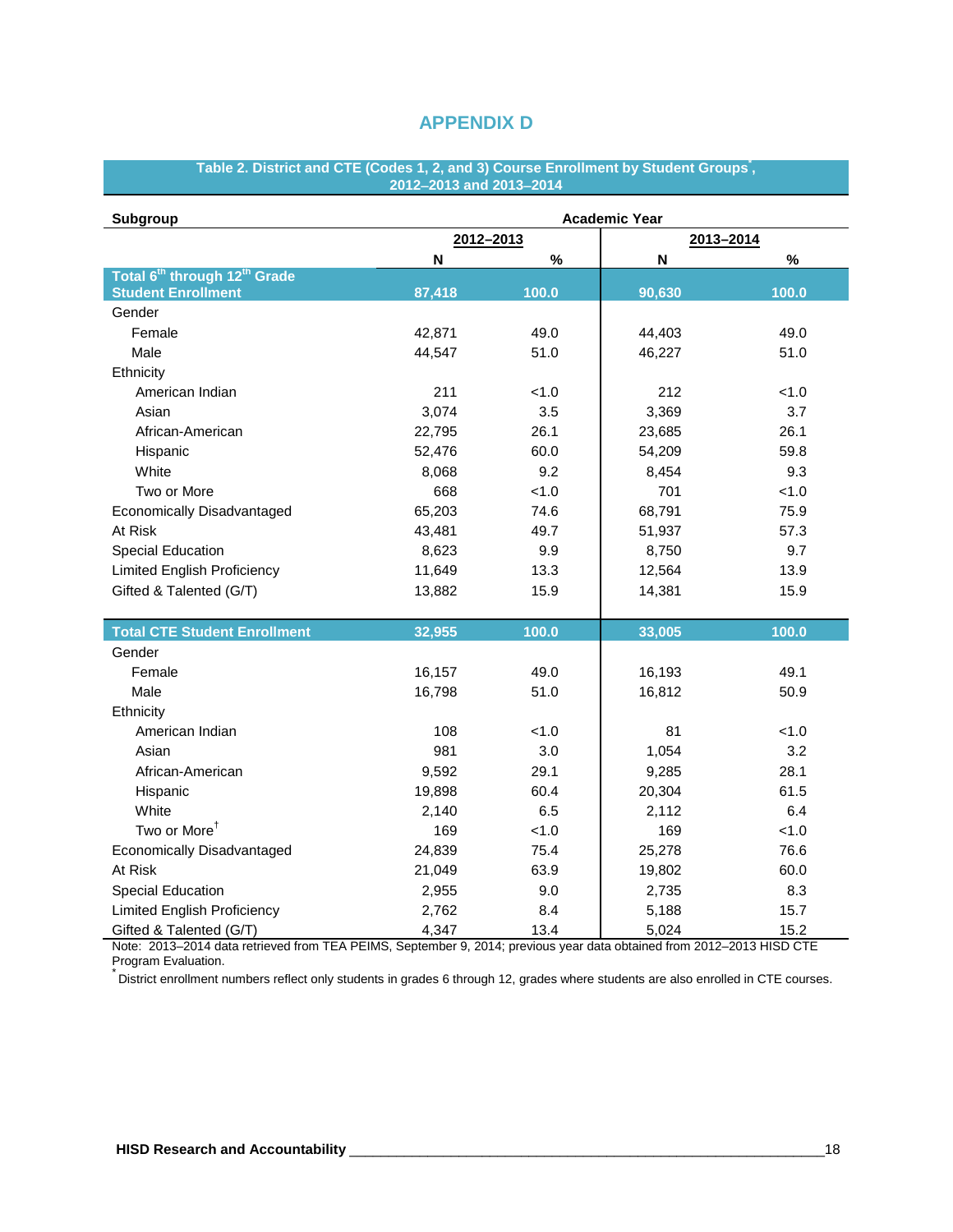| Table 3. Certifications /Licenses Earned by CTE 2 and CTE 3 Students, 2013-2014 |                |                                                  |               |
|---------------------------------------------------------------------------------|----------------|--------------------------------------------------|---------------|
| <b>Certification</b>                                                            | Earned         | <b>Certification</b>                             | <b>Earned</b> |
| A+ Certification                                                                | 15             | MOS - EXCEL                                      | 8             |
| Adult CPR/AED                                                                   | 210            | MOS - OUTLOOK                                    | 3             |
| ASE Auto Maintenance and Light Repair                                           | 81             | <b>MOS - POWERPOINT</b>                          | 161           |
| ASE Brakes (A5)                                                                 | 74             | MOS - WORD                                       | 186           |
| ASE Certified Oil Change Mechanic                                               | 182            | <b>MTA Networking</b>                            | 6             |
| ASE Heating and Air Conditioning (A7)                                           | 37             | <b>MTA Security</b>                              | 5             |
| ASE Suspension and Steering (A4)                                                | 61             | <b>MTA Windows OS</b>                            | 2             |
| <b>Automated External Defibrillator</b>                                         | 34             | <b>NATEF Automotive Technician</b>               | 0             |
| Automotive Technician Standard Assessment                                       | 0              | NATEF Brakes (A5)                                | 43            |
| Basic Municipal or County Jailer                                                | 21             | <b>NCCER CORE Introductory Craft Skills</b>      | 10            |
| Basic Property Room Technician                                                  | 18             | Network+ Certification                           | 6             |
| <b>Basic Telecommunication</b>                                                  | 22             | <b>NIJ Basic</b>                                 | 64            |
| <b>Cosmetology Operators License</b>                                            | 17             | <b>NIJ DNA</b>                                   | 67            |
| CPR Lay Responder Adult and Child                                               | 274            | OSHA Ten Hour Safety Certification               | 321           |
| CPR Lay Responder Infant                                                        | 137            | School Safety & Violence Prevention              | 22            |
| <b>Criminal Justice Assessment</b>                                              | 12             | ServSafe© Certification                          | 99            |
| <b>Digital Forensics Basics</b>                                                 | 3              | SP/2 Collision Pollution Prevention              | 81            |
| Digital Literacy                                                                | 629            | SP/2 Collision Safety                            | 182           |
| Everfi Alcohol Education                                                        | 112            | SP/2 Hazardous Materials Training-Auto Dealer    | 49            |
| EverFi Certified                                                                | 325            | SP/2 Heavy-Duty Fleet Pollution Prevention       | 80            |
| <b>Everfi Financial Literacy</b>                                                | 795            | SP/2 Heavy-Duty fleet safety                     | 80            |
| Everfi Ignition                                                                 | 461            | SP/2 Mechanical Pollution Prevention             | 154           |
| Everfi Radius                                                                   | 5              | SP/2 Mechanical Safety                           | 284           |
| <b>First aid Certification</b>                                                  | 543            | SP/2 Supervisor course                           | 80            |
| <b>First Responder Certification</b>                                            | 23             | Strata                                           | 8             |
| Heartsaver                                                                      | 21             | TEEN COMMUNITY EMERGENCY RESPONSE<br><b>TEAM</b> | 30            |
| IC <sub>3</sub>                                                                 | 1              | <b>TEEX Cyber Ethics</b>                         | 2             |
| <b>Information Security Basics</b>                                              | 63             | <b>TEEX Death Investigation</b>                  | 37            |
| Information Security for Everyone                                               | 39             | <b>TEEX Digital Forensics Basics</b>             |               |
| Microsoft Office Expert - Excel                                                 | 3              | <b>TEEX Information Security Basics</b>          | 29            |
| Microsoft Office Expert - Word                                                  | 3              | TEEX Information Security for Everyone           | 16            |
| Microsoft Office Master                                                         | 3              | <b>TEEX Network Assurance</b>                    | 5             |
| MOS - ACCESS                                                                    | $\overline{2}$ | Terrorism Awareness for Emergency 1st Response   | 16            |
|                                                                                 |                | Totals:                                          | 4,226         |

# **APPENDIX E**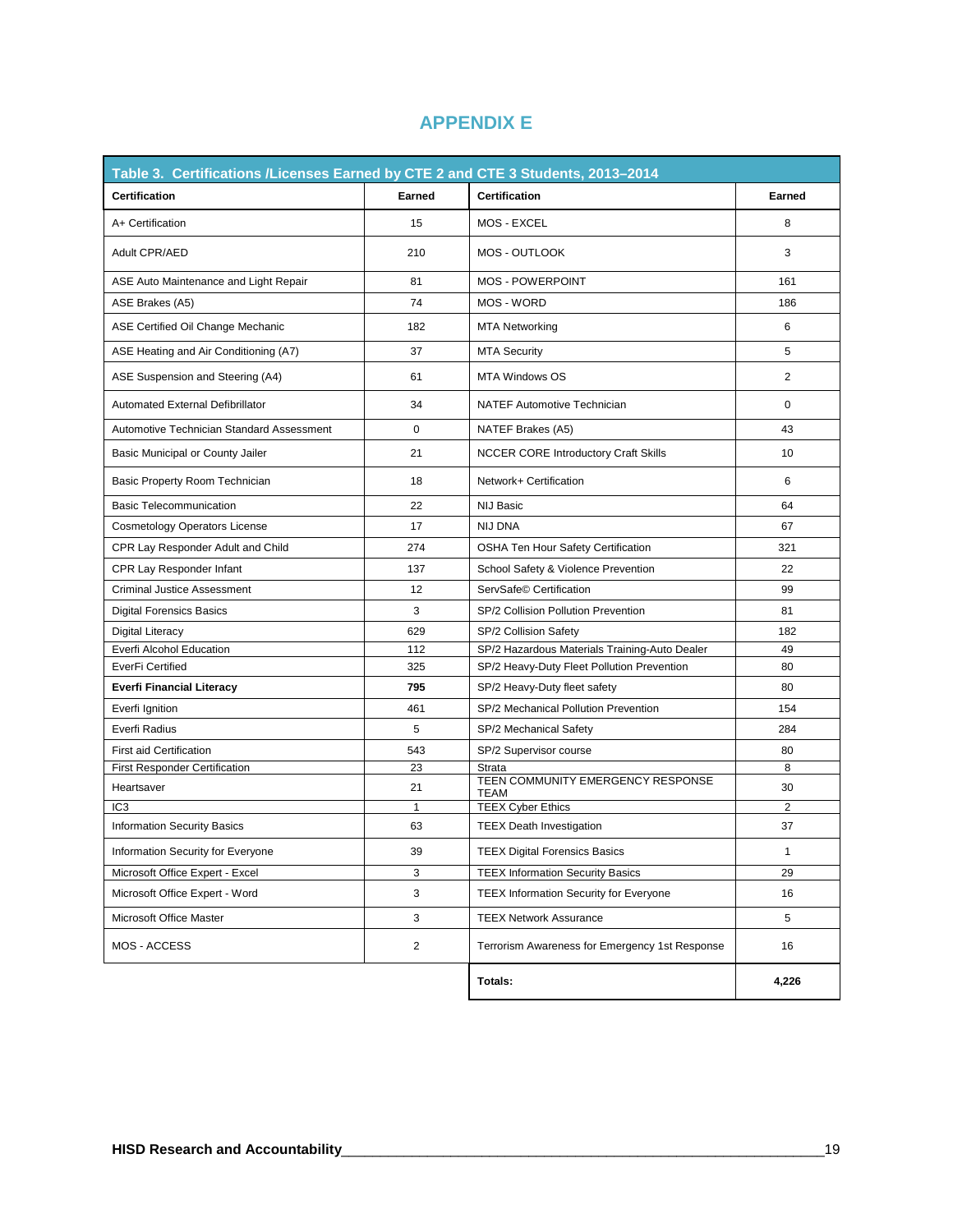| Table 4a. Percent Met Satisfactory and Advanced by STAAR EOC Subject and CTE Status, Spring 2014 |                   |                 |                |            |  |  |  |
|--------------------------------------------------------------------------------------------------|-------------------|-----------------|----------------|------------|--|--|--|
|                                                                                                  |                   |                 |                |            |  |  |  |
|                                                                                                  |                   | <b>N</b> Tested | % Satisfactory | % Advanced |  |  |  |
|                                                                                                  | <b>EOC</b>        | 2014            | 2014           | 2014       |  |  |  |
|                                                                                                  | Algebra I         | 3,591           | 75             | 8          |  |  |  |
|                                                                                                  | Biology           | 4,491           | 88             | 11         |  |  |  |
| CTE (codes $2 \& 3$ )                                                                            | English I         | 5,804           | 59             | 6          |  |  |  |
|                                                                                                  | English II        | 5,498           | 62             | 4          |  |  |  |
|                                                                                                  | US History        | 4,542           | 93             | 15         |  |  |  |
|                                                                                                  | Algebra I         | 6,686           | 65             | 6          |  |  |  |
|                                                                                                  | <b>Biology</b>    | 5,219           | 83             | 9          |  |  |  |
| Non-CTE (codes 0 & 1)                                                                            | English I         | 6,108           | 48             | 5          |  |  |  |
|                                                                                                  | English II        | 4,233           | 52             | 5          |  |  |  |
|                                                                                                  | <b>US History</b> | 2,594           | 87             | 15         |  |  |  |

# **APPENDIX F**

| Table 4b. Percent Met Satisfactory and Advanced by STAAR EOC Subject and CTE Status, Spring 2013 |                    |                 |                |                |  |  |
|--------------------------------------------------------------------------------------------------|--------------------|-----------------|----------------|----------------|--|--|
|                                                                                                  |                    |                 | % Satisfactory |                |  |  |
|                                                                                                  |                    | <b>N</b> Tested |                | % Advanced     |  |  |
|                                                                                                  | EOC                | 2013            | 2013           | 2013           |  |  |
|                                                                                                  | Algebra I          | 2,908           | 73             |                |  |  |
|                                                                                                  | Biology            | 4,084           | 86             | 13             |  |  |
|                                                                                                  | English I-Reading  | 4,408           | 67             | 11             |  |  |
| CTE (codes 2 and 3)                                                                              | English I-Writing  | 3,186           | 71             | 3              |  |  |
|                                                                                                  | English II-Reading | 4,344           | 77             | 19             |  |  |
|                                                                                                  | English II-Writing | 4,355           | 50             | $\overline{2}$ |  |  |
|                                                                                                  | Algebra I          | 5,724           | 67             | 5              |  |  |
|                                                                                                  | Biology            | 7,816           | 81             | 11             |  |  |
|                                                                                                  | English I-Reading  | 8,027           | 56             | 8              |  |  |
| Non-CTE (codes 0 & 1)                                                                            | English I-Writing  | 8,223           | 40             | $\overline{2}$ |  |  |
|                                                                                                  | English II-Reading | 5,802           | 67             | 16             |  |  |
|                                                                                                  | English II-Writing | 5,824           | 42             | 3              |  |  |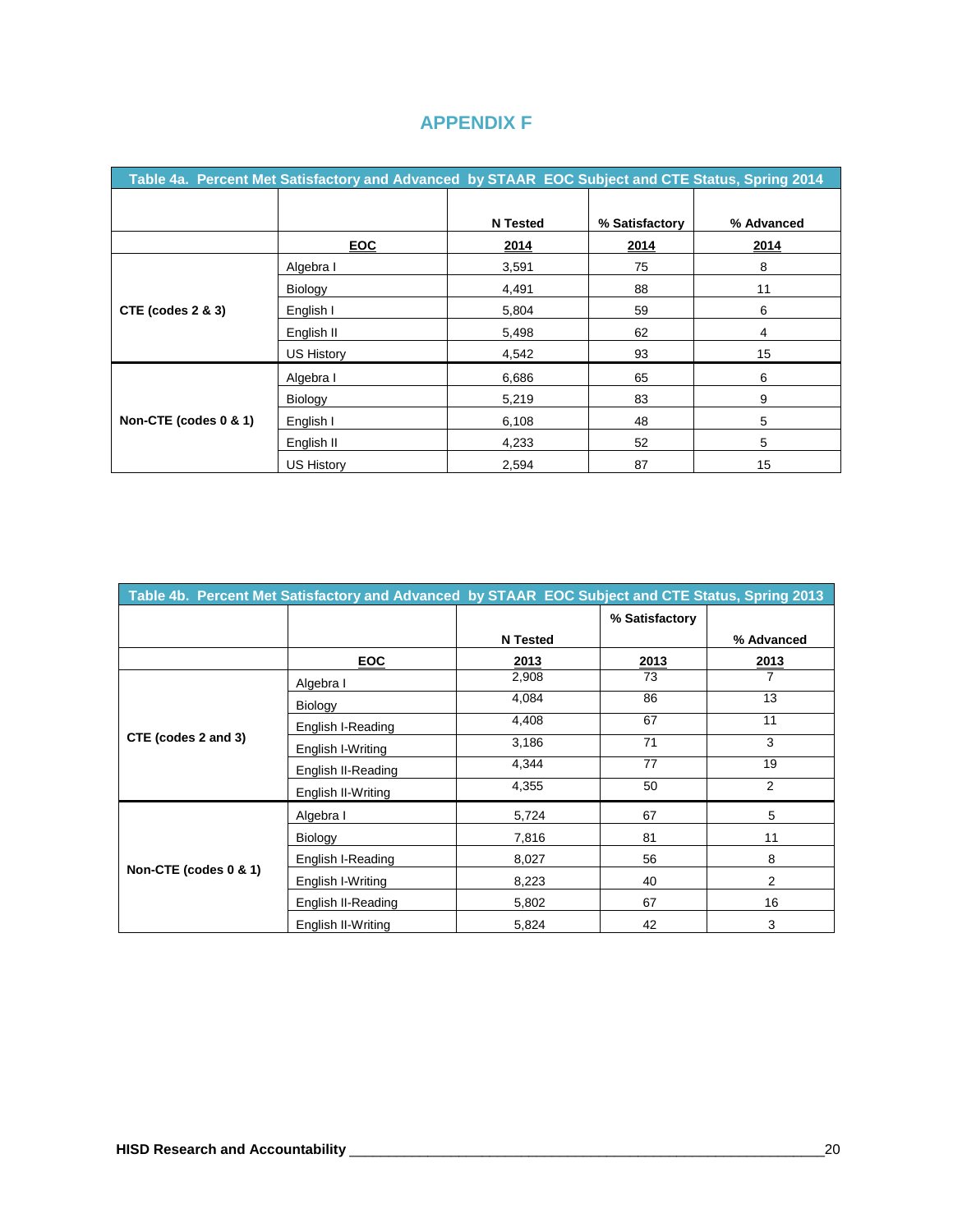# **APPENDIX G**

| Table 5: STAAR Algebra I EOC Independent T-test Analysis of CTE (2 and 3) with Non-CTE Students* |            |      |         |           |            |         |           |  |
|--------------------------------------------------------------------------------------------------|------------|------|---------|-----------|------------|---------|-----------|--|
|                                                                                                  | Group      | n    | Mean    | <b>SD</b> | Mean Diff. |         | p         |  |
|                                                                                                  | <b>CTE</b> | 2930 | 3825.56 | 388.10    | 110.54     | 12.57   | $.000***$ |  |
| 9                                                                                                | Non-CTE    | 5844 | 3715.02 | 388.70    |            |         |           |  |
|                                                                                                  | <b>CTE</b> | 351  | 3390.11 | 242.92    | $-14.96$   | $-.840$ | .401      |  |
| 10                                                                                               | Non-CTE    | 774  | 3405.07 | 290.83    |            |         |           |  |
|                                                                                                  | <b>CTE</b> | 109  | 3409.68 | 305.26    | $-6.11$    | $-183$  | .855      |  |
| 11                                                                                               | Non-CTE    | 306  | 3415.79 | 296.90    |            |         |           |  |

\*Grade 12 did not have sufficient number of CTE students to conduct the analysis. Regular STAAR (Test Version S)

**Note: \*p < .05, \*\* p < .01, \*\*\*p< .0005**

| Table 6: STAAR Biology I EOC Independent T-test Analysis of CTE (2 and 3) with Non-CTE Students* |            |      |         |           |            |        |          |  |
|--------------------------------------------------------------------------------------------------|------------|------|---------|-----------|------------|--------|----------|--|
|                                                                                                  | Group      | n    | Mean    | <b>SD</b> | Mean Diff. |        | n        |  |
|                                                                                                  | <b>CTE</b> | 4006 | 4010.37 | 435.95    | 85.47      | 9.847  | $.001**$ |  |
| 9                                                                                                | Non-CTE    | 7545 | 3924.90 | 448.26    |            |        |          |  |
|                                                                                                  | <b>CTE</b> | 212  | 3516.16 | 270.17    | $-34.77$   | -1.356 | .176     |  |
| 10                                                                                               | Non-CTE    | 202  | 3550.94 | 330.22    |            |        |          |  |
|                                                                                                  | <b>CTE</b> | 78   | 3557.74 | 288.28    | 28.06      | .838   | .403     |  |
| 11                                                                                               | Non-CTE    | 106  | 3529.69 | 257.14    |            |        |          |  |

\*Grade 12 did not have sufficient number of CTE students to conduct the analysis. Regular STAAR (Test Version S) **Note: \*p < .05, \*\* p < .01, \*\*\*p< .0005**

#### **Table 7. Logistic Regression Analysis Predicting 2014 STAAR Algebra I and Biology EOC Performance of Ninth through Twelfth Grade CTE (code 2 and 3) Students**

|                                                                                                                              | Algebra I (n= 3,361) |      |               |                          | Biology $(n = 4.272)$ |      |               |                          |
|------------------------------------------------------------------------------------------------------------------------------|----------------------|------|---------------|--------------------------|-----------------------|------|---------------|--------------------------|
|                                                                                                                              | β                    | SE   | Odds<br>Ratio | Wald<br><b>Statistic</b> | β                     | SE   | Odds<br>Ratio | Wald<br><b>Statistic</b> |
| Economically disadvantaged                                                                                                   | .185                 | .117 | 1.204         | 2.485                    | $-370$                | .160 | 1.447         | $5.322*$                 |
| Gender                                                                                                                       | $-264$               | .087 | .768          | $9.185**$                | .243                  | .104 | 1.275         | $5.424*$                 |
| At Risk                                                                                                                      | 1.962                | .141 | 7.114         | 193.829***               | 2.626                 | .214 | 13.825        | 150.111***               |
| G/T                                                                                                                          | $-2.029$             | .366 | .131          | 30.752***                | $-2.460$              | .508 | .085          | 23.410***                |
| Special Education                                                                                                            | 1.621                | .169 | 5.058         | 92.093***                | 1.538                 | .178 | 4.656         | 74.869***                |
| Note: *p < .05, ** p < .01, ***p< .0005; Algebra 1 - $X^2$ (5, N = 3,361) = 575.86 ; Biology - $X^2$ (5, N = 4,272) = 626.90 |                      |      |               |                          |                       |      |               |                          |